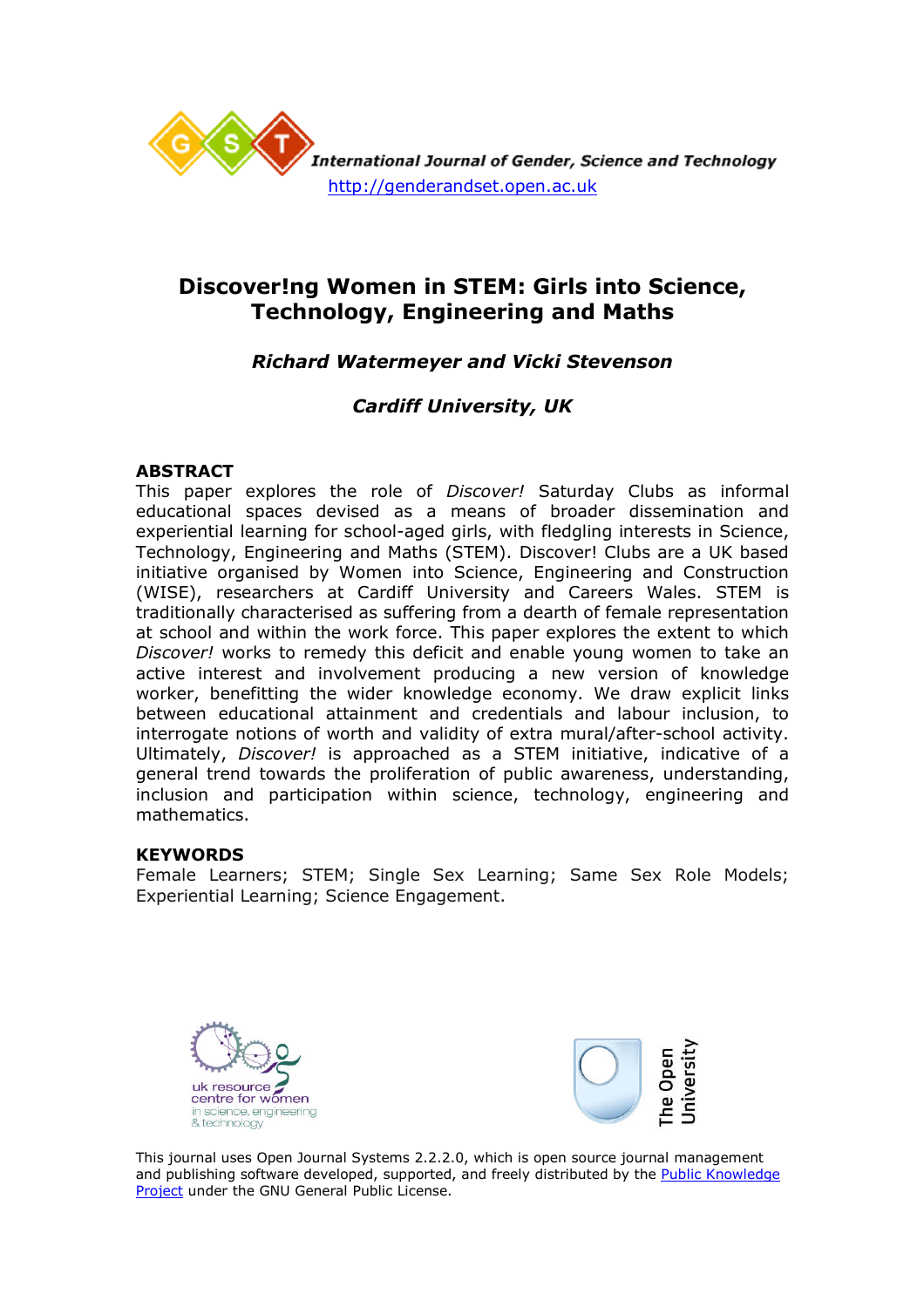# **Discover!ng Women in STEM: Girls into Science, Technology, Engineering and Maths**

# **INTRODUCTION**

*Discover!* clubs are devised as learning spaces dedicated to changing dominant cultural attitudes and to widening access and recruitment of women into STEM; subject and occupational fields traditionally dominated by men (Burke and Matthis, 2007; Bystydzienski and Bird, 2006). They are a learning tool devised to capture the imagination and interest of young schoolaged girls, close to selecting their General Certificate in Secondary Education  $(GCSE)^1$  choices. They provide a learning zone where dominant gendered constructions of curriculum and occupation that discourage young women from pursuing STEM are potentially disassembled. *Discover!* sets out to offer young female learners the opportunity to encounter 'alternative' career aspirations, which they may have previously imagined as closed off or simply have not entertained.

Young women are encouraged to imagine and explore school and work-based identities, commonly perceived as exclusive to their male counterparts. In doing so, female versions of agency, efficacy and entitlement may be renegotiated as patriarchal constructions of subject and occupation that limit female choice. We argue that *Discover!* encourages a repositioning of female learners which may contribute to what Ivinson and Murphy (2007) depict as a developing sense of legitimacy in STEM. We do not suppose, however, that such repositioning will result in a synchronizing of learner behaviours and meaning making between girls and boys. Indeed, we suggest it would be naïve to imagine that the legacy of female disassociation in STEM will not continue to polarise gender. As such the facility and legitimacy in negotiating meaning will continue to differ and thus separate girls from boys (Ivinson and Murphy, 2007). This, however, is a desired outcome in so much as different perceptual outlooks may actually enrich and diversify constructions of STEM.

This paper forms the basis of a more extended inquiry into the *Discover!* clubs with ethnographic fieldwork planned for January-March 2010. This research is the result of continuing conversations between colleagues at Cardiff University broadly involved in public/science interface. The lead author is currently investigating aspects of the public engagement of science and technology and happened across WISE serendipitously. Conversations with the chairperson of *WISE* (Wales) and advisors at *Careers Wales* culminated in the writing of this initial paper.

This paper provides an initial discussion of the objectives of the *Discover!* programme and of the themes identified from evaluation data of the project collected over a three-year period. As may be the case with post-activity evaluations, this data had been largely untreated. The research team was provided with yearly programme reports, but these were rather generalist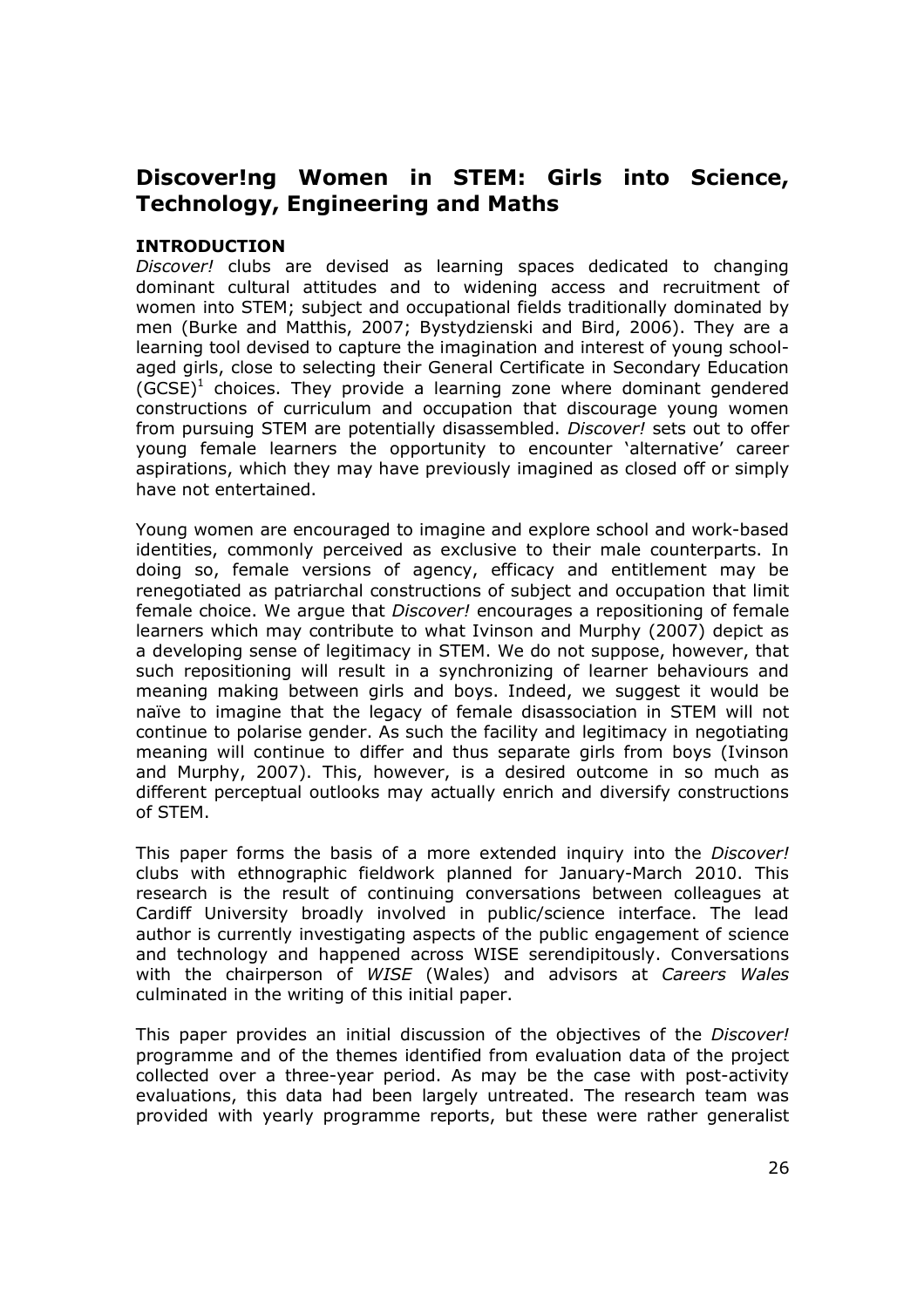and triumphalist in tone and made no attempt to engage with the evaluation data. Nevertheless these reports gave some clues into the experiences of participants, which may be generally characterised as positive. This paper forms part of an iterative process, that first sets out a thematic analysis in order to theoretically ground ongoing ethnographic inquiry<sup>2</sup>. It provides a critical reflection of *Discover!* as a possible model of informal and experiential learning that may broaden aspirational horizons. We consider the potential efficacy of *Discover!* as a source of critical pedagogy that challenges and uproots embedded gendered assumptions and stereotypes that proscriptively assign and inhibit subject and occupational choice. In a final analysis we explore how *Discover!* has the potential to perform not only as a means of recruiting for STEM, but as a process of 'piggy-back' learning, which disseminates to and thus engages a broader public.

Within transformative learning zones, young female learners may discover the basis of their own entitlement to participate and excel within STEM and as such contribute to a gender neutral reframing. In so doing we propose that young female learners in conjunction with female role models may forge an equitable continuum of knowledge co-operation, production and aspiration building, thus enabling the proliferation of women in STEM.

# **BACKGROUND**

#### **The** *Discover!* **Clubs**

The *Discover!* club begins with a launch event where secondary school girls, between 13 and 14 years of age (Years 9 & 10) and their parents meet organisers and session leaders and are briefed on the content of activity sessions. Following the launch event the girls attend eight activity sessions, which are held on consecutive weekends. Each session is designed to provide the girls with the opportunity to 'try on' a range of different occupational roles such as geneticist, medical engineer, designer, and astronomer. The sessions include activities such as: DNA analysis; development of a prosthetic hand; mineral based textile design; use of a telescope; analysis of synthetic mucus; and industrial visits to a power station and a civil engineering project on a major motorway. In previous years, the project finale has taken place at a British Airways maintenance depot, where a tour of aeroplanes being refreshed on the shop floor is followed by a 'graduation ceremony', attended by participants' parents. The programme began in Cardiff, capital city of Wales, in 2006 and has since opened clubs in other Welsh regional localities, principally Wales' second city, Swansea. The programme enters its fourth successive year in 2010.

Four of the eight weekend activities were held at different venues across the central campus of Cardiff University. Of the other four, one was based at a local science education centre, another at a power station, one at a construction site and the last, a commercial airport. It is important to stress that every session was led by a female expert.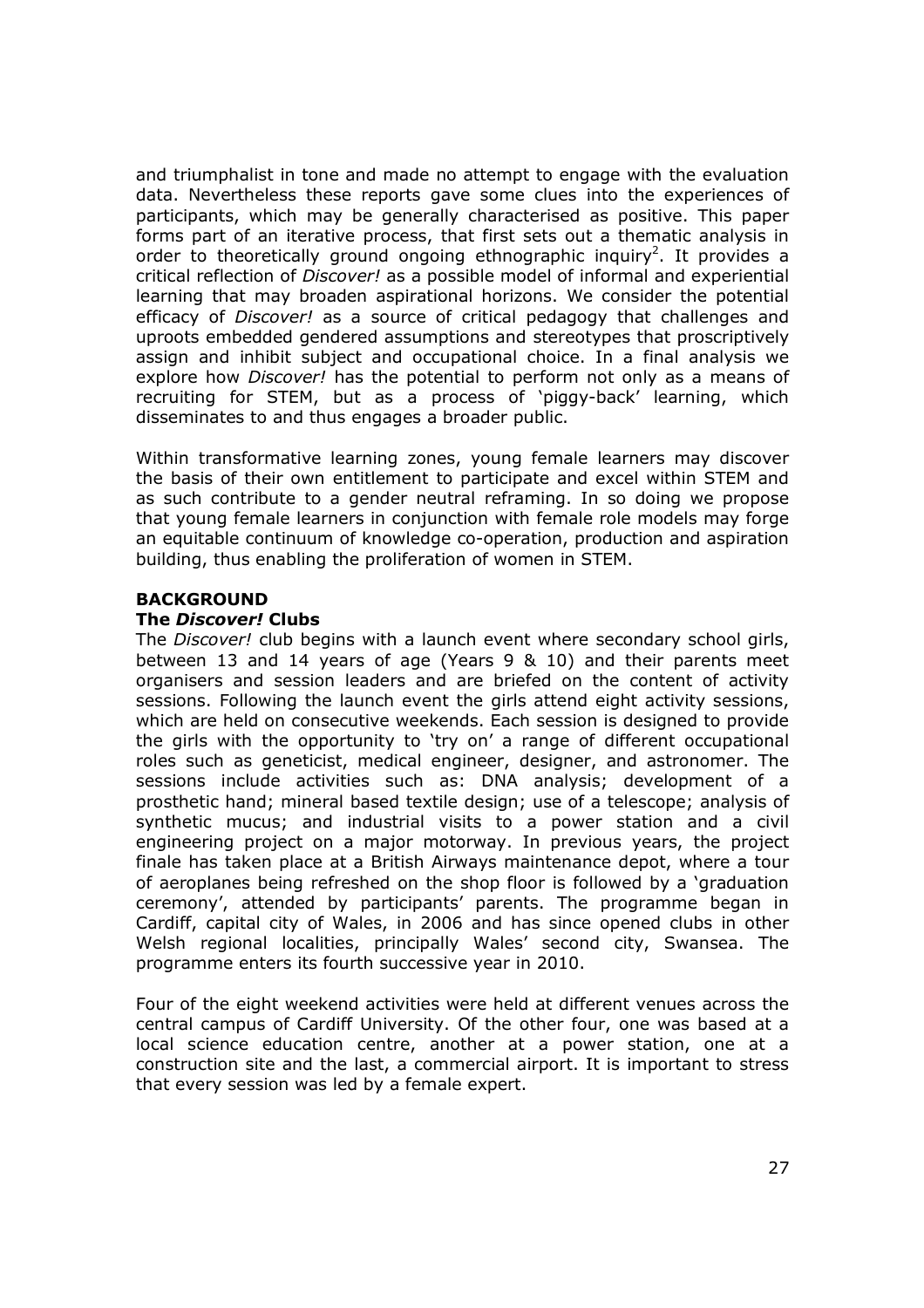Saturday sessions were fairly uniform in their structure, allowing participants to become quickly accustomed to the *Discover!* format. Industry or offcampus visits usually began with a tour of location premises. Participants were given the opportunity to handle equipment, whilst being presented the roles of key personnel, including the activities they carried out and their responsibilities within the workplace. Other related activities would follow culminating in a ten- minute question and answer or 'buzz' session, where group members could pose questions to the session facilitators. Participants' questions tended to follow further probing into facilitator's roles and responsibilities, associated careers and guidance on career paths. On-campus sessions tended to follow a similar format, albeit with the occasional introduction of 'ice-breaker' games.

#### **Project Evaluation**

The evaluators used two types of questionnaire – one for child participants and the other for their parents. In this way, two participant groups emerged: Immediate Participants (The Children) and Proxy Participants (The Parents). The evaluation sample for each of the years tended to fluctuate between 14- 17 immediate and 14-17 proxy participants. In capturing the perspectives of both groups evaluators were able to more firmly determine the impact that *Discover!* had beyond the group sessions. Analysis of this data yielded a major emergent theme of *Discover!:* incidental or 'piggy-back' learning. The two perspectives were valuable in providing insight into how the children made sense of the session activity including the impact parents had as role models and advocates of STEM; prolonged dialogue concerning each session, particularly where this occurred in the home setting; and, how attitudes to STEM and choice changed over the course of the programme.

The questionnaires for both groups were based on 10 simple questions. Some of these were open-ended, demanding more detailed reflective accounts, whilst others were based on Likert frequency scales. Questions for immediate participants ranged from what participants found most interesting and which activities they enjoyed most to how their perceptions of women in STEM had changed; what key skills they had developed, and whether the programme had influenced in any way their future subject choices and/or occupational aspirations. The questionnaires for proxy participants followed a similar line asking parents to detail their own observations of the effect of *Discover!* on their children. They were also asked whether their own perceptions of women in STEM had at all altered. We should note that it was the programme's intention for all proxy participants to be of the same sex as their children.

Evaluation data was complemented by informal interviews with the principal co-ordinators of the *Discover!* programme. Interview data provided a fuller appreciation of the programme's objectives, its aspirations and the obstacles it faced. These conversations were also valuable in contextualising or personalising the *Discover!* programme from the perspective of those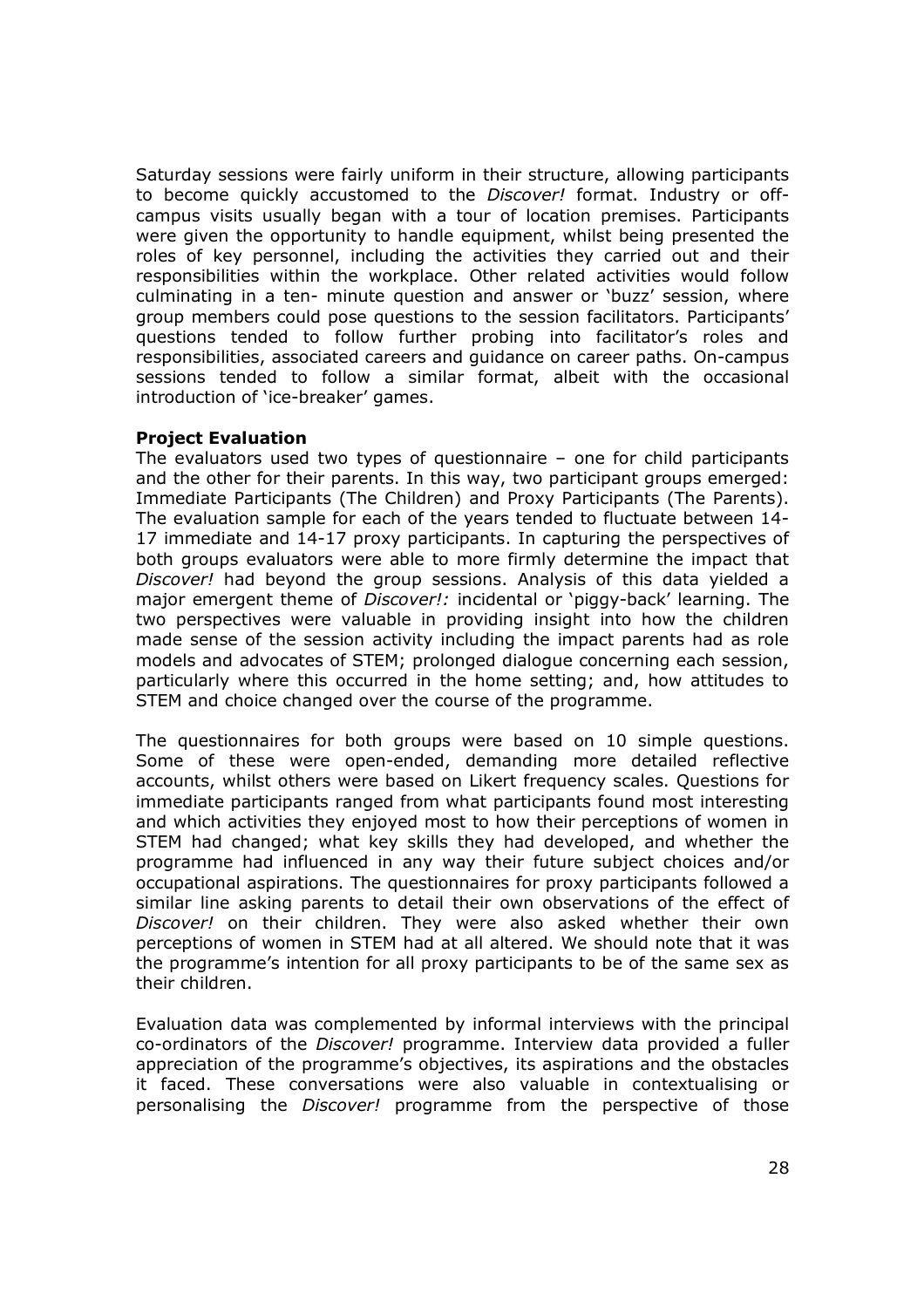involved not only in the popularisation of STEM for girls, but a broader public understanding of science.

Emergent themes from the evaluation and interview data were coded and arranged into distinct thematic categories. These are discussed below in relation to prominent research literatures covering gender and experiential learning and public understanding or engagement with science.

# **DISCUSSION**

We begin our discussion with an overview of the programme's intentions, exploring notions of choice, experiential learning, issues of inequality and processes of decision-making. This is followed by consideration of three principal emergent themes that have arisen as a result of our initial analysis of the programme's evaluation data, and which will inform the ongoing collection and analysis of data during future stages of the project. These themes are gender complexity, role models -including the parent as role model and adjunct learner, and individualism, agency and self-efficacy.

## **Intentions**

*Discover!* is a learning programme designed to attenuate female learners' inhibitions to STEM that restrict educational and occupational choices. The programme attempts to do this through insistent and positive gender affirmation. In so doing, young female learners may be first made aware of, and then taught to resist, highly stereotyped and embedded frames of reference, so infused and ubiquitous to discourse surrounding curricula and occupational choice, as to be unobservable and thus deemed unproblematic (Murphy and Whitelegg, 2006). Research does show however that girls later in their formal educational careers are more sensitive to gender bias and frequently associate science classrooms as uncomfortable and unsafe environments for risk taking (Delamont, 1990; Orenstein, 1994; Riddell, 1992). *Discover!* attempts to counter curriculum stereotyping (Lee and Marks, 1992; Salisbury and Riddell, 2000); boys domination at points of collective interaction such as science experiments (Tobin and Garrett, 1987); and disproportionate levels of attention favouring boys (Jones and Wheatley, 1990; Shepardson and Pizzini, 1992).

*Discover!* responds via a process of 'show and tell', exposing learners to gender related discrimination; often undetected or unsuspected in formal educational settings. It imagines an empowering of female learners through an immediate and visceral visualisation of latent forms of prejudice previously obscured by dominant gendered discourse (Foucault, 1974). As a consequence, *Discover!* anticipates female learners' growing capacity for critical reasoning and the emergence of resistant or anti-hegemonic *subversive* behaviours. Accordingly, *Discover!* may be seen as a response to the claim that for women to be aware of the impact of male domination they must first undergo women-focused re-education or consciousness raising (Weiner, 1994). *Discover!* also, though we imagine unwittingly, espouses a poststructuralist feminist sentiment that what it means to be a woman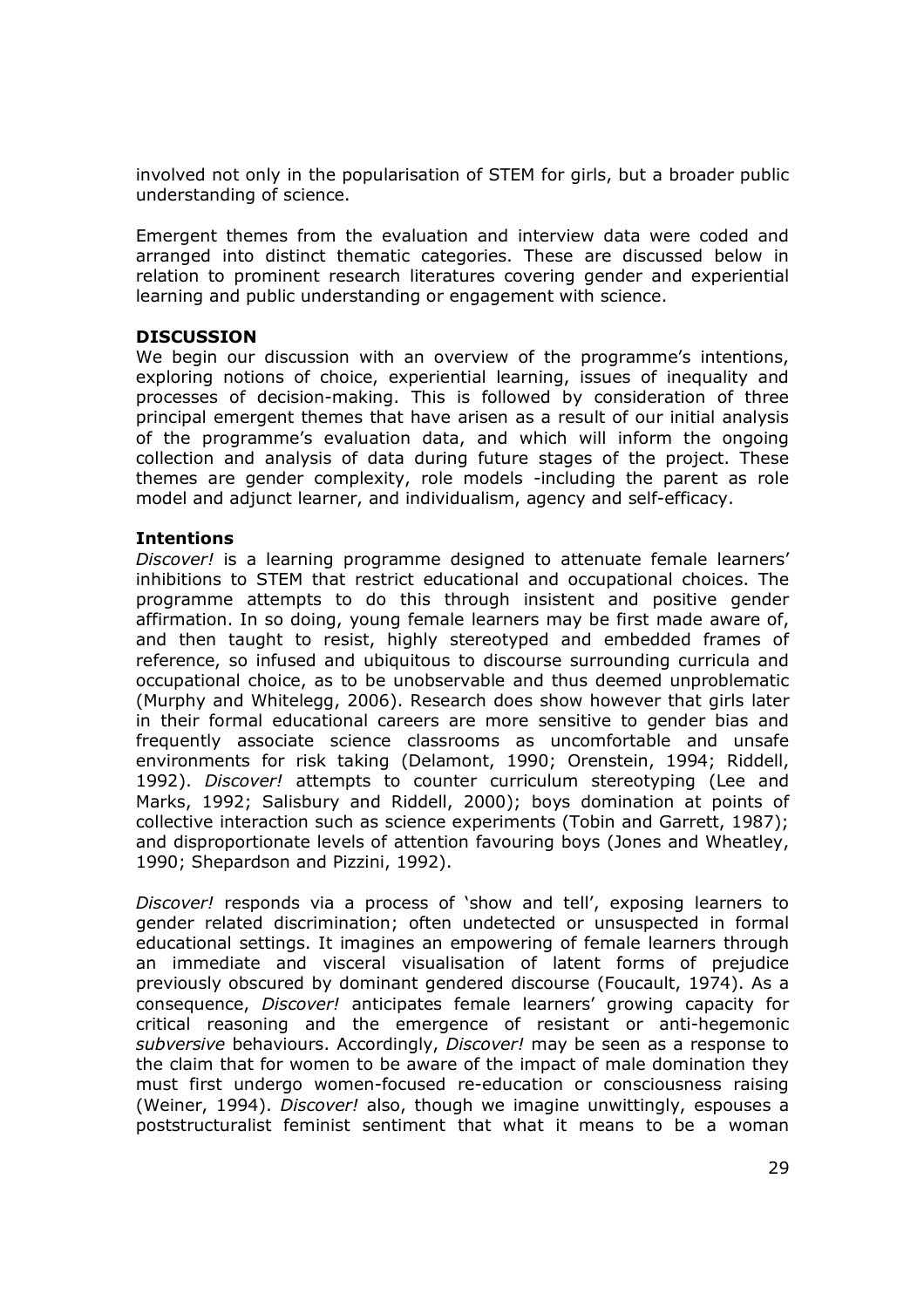vacillates with change in discursive practice and cultural and social history and therefore requires constant scrutiny (Wallach Scott, 1988).

*Discover!* accordingly challenges participants to acknowledge and combat the inequity inherent to subject choice at school, and resist dominant gendered constructions of curricula and learner pathways. It approaches learner choice in an informal, playful setting, outwith the usual knowledge laboratories of home and school, and develops a referential framework that may be subsequently adopted as a visualizing tool or aide-memoire. External or complementary sources of knowledge, found in many extra mural activities, are worthy additions to formal learning, harnessing learners' awareness and enhancing a perceptual fluency and diligence (Halpern, 1999).

As a source of external knowledge, *Discover!* endeavours to broaden learner capacity in facilitating informed and independent choice, that does not passively succumb to inherited familial orientations (van de Werfhorst et. al., 2003). It attempts to consolidate learner autonomy and safeguard against the intrusion of albeit unintended, replicated and reinforced forms of sexism. *Discover!* is therefore intended to not only expose children to a diversity of choice, but equip them with the tools to enact this choice. Simultaneously, it may help to more accurately inform or rescue from misguided or misprescribed counsel gained from school or home, by providing learners with impartial and professional advice. *Discover!* also proposes to scaffold the learner in ways that complement and enhance the classroom dynamic; offer occupational advice based on industry insight and not teacher guesstimates; empower autonomous learning; and, solidify abstract or notional aspects of the curriculum, through real-world examples.

*Discover!* is best characterised using Kolb's (1981) model of experiential learning, as an interactive forum that provides female learners the opportunity of participative and integrated learning. It gives pupils a handson experience, which may prove effective in not only capturing and sustaining their enthusiasms, but allowing them to develop beyond a partial or passing interest (Dewey, 1938). *Discover!* is thus imagined as a pedagogical building block, which first reveals STEM beyond and against common and prejudicial gendered constructions, and then builds layers of understanding enabling fuller and lengthier involvement, which may culminate in a chosen occupational field. Learning and knowing is accordingly positioned as a process of relations among people engaged in activity in, with and emergent from a socially-constructed world (Lave and Wenger, 1991).

As a model of experiential learning, *Discover!* aspires to what Borzak (1981: 34) calls a 'direct encounter with the phenomena rather than merely thinking about the encounter, or only considering the possibility of doing something about it'. The physical evincing of subject expertise and occupation provides a far clearer and compelling narrative integral to the development of learners' aspirations. Similarly by offering concrete examples, and using interactive techniques, which sidestep transmission model and didactic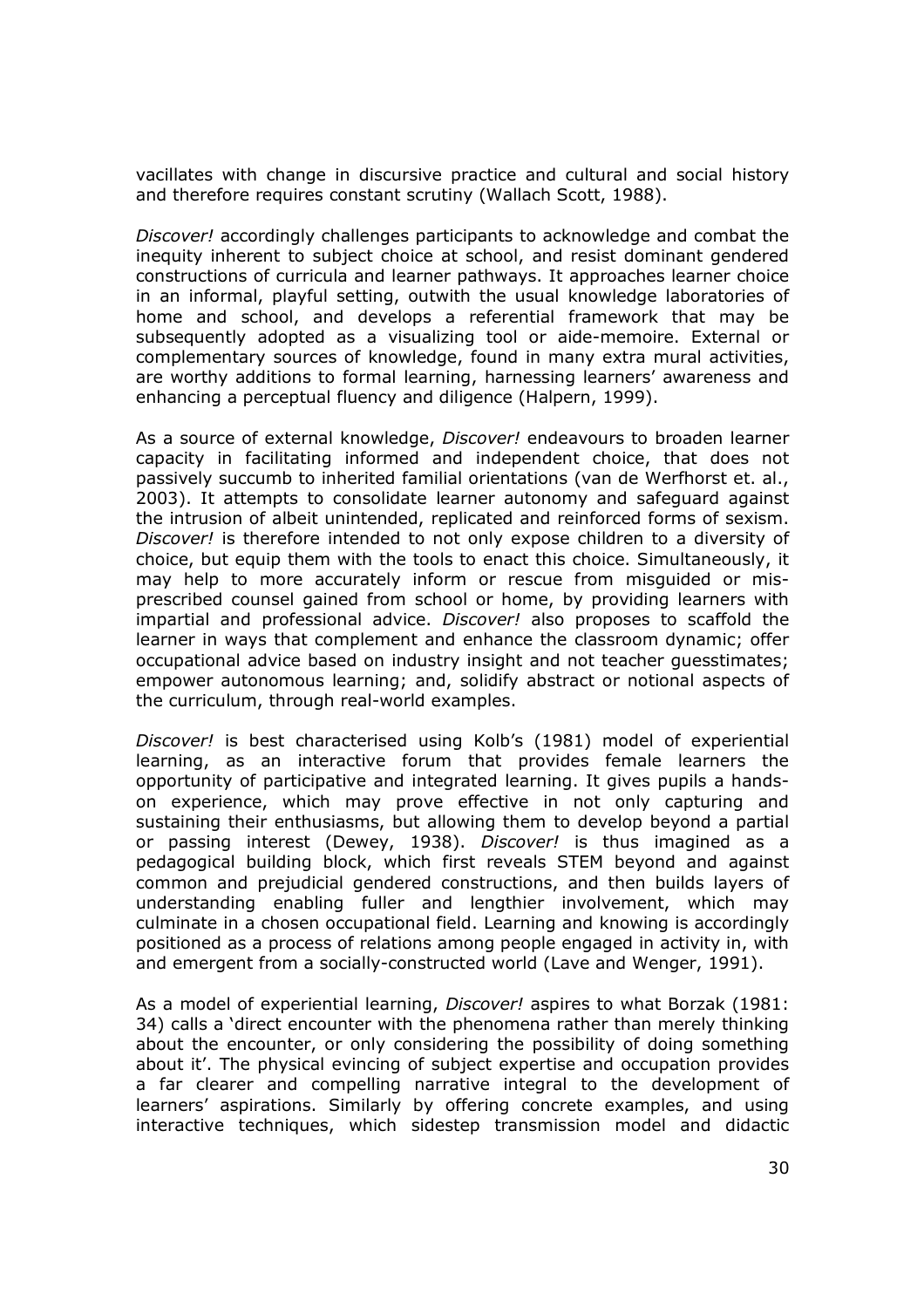pedagogy, learner impact and retention are deepened (Hooper-Greenhill, 2007).

Show and share forms of learning tend to be imbued with a dynamic which is both educational and entertaining. The fun element of this experience is essential in convincing learners that they are not in just another classroom. Similarly as subjects come alive in entertaining and interesting ways, young learners are more inclined to participate, remain captive and interested. This in turn may stimulate interest in other comparable subject areas. There is however no evidence to suggest that by making STEM subjects fun, they are intellectually diluted or 'dumbed-down'. Aspects of STEM designated as fun should not be conceived as either intellectually lightweight nor unimportant. Instead fun or playful learning should be viewed positively and as a means to innovative thinking, experimentation, risk taking and reflective thinking (Watermeyer, 2010).

It is necessary to state that *Discover!* clubs in no way act as a substitute for in-school syllabus nor are they devised as intentionally complementary to the national curriculum. They are intended as a useful aide enabling young female learners to penetrate gender prejudice and discern more easily, in a co-operative, equitable environment, a myriad of occupational opportunities. In so doing they may more readily develop, self-direct and sustain positive learner identities, unaffected by gender related obfuscation and bias. Furthermore, consolidation of these learner identities allows for heightened female visibility and the gradual dissipation of obstructive prejudice that inhibit the fuller integration of multiple (gendered perspectives).

Subject diversity is an important aspect of the *Discover!* programme. Attention is given to ensure against an over concentration or saturation of one subject area, and by extension a singular professional outlook. Instead its plurality aims to ensure that students are kept interested and made aware of the multitude of options open to them. *Discover!* arguably also avoids seeming tokenistic, by exploring and advocating a variety of subject areas/career choices far from commonplace or beyond the learners' radar.

Young female learners are a group that continue to be alienated and excluded from active and equitable status in STEM subjects. This is evidenced by conspicuously low rates of female participation in STEM as a subject and occupational choice (National Academies Press, 2007). We suggest that this is the result not only of gender bias in the curriculum, classroom and pedagogy, but also of insufficient provision in attending to the development of self-esteem, confidence and aspiration of female learners (Orenstein, 1994) at a critical formative stage when, as Johnsen and Kendrick (2005) claim, they are perhaps most vulnerable. This can only further exacerbate the problem of withdrawal. Female learners characterised as confident and high-achievers tend to demonstrate the opposite effect. Indeed, research has shown that gifted girls actually benefit from and tend to excel in highly competitive mixed-sex learning settings (Hernández Garduño, 1997; Gavin,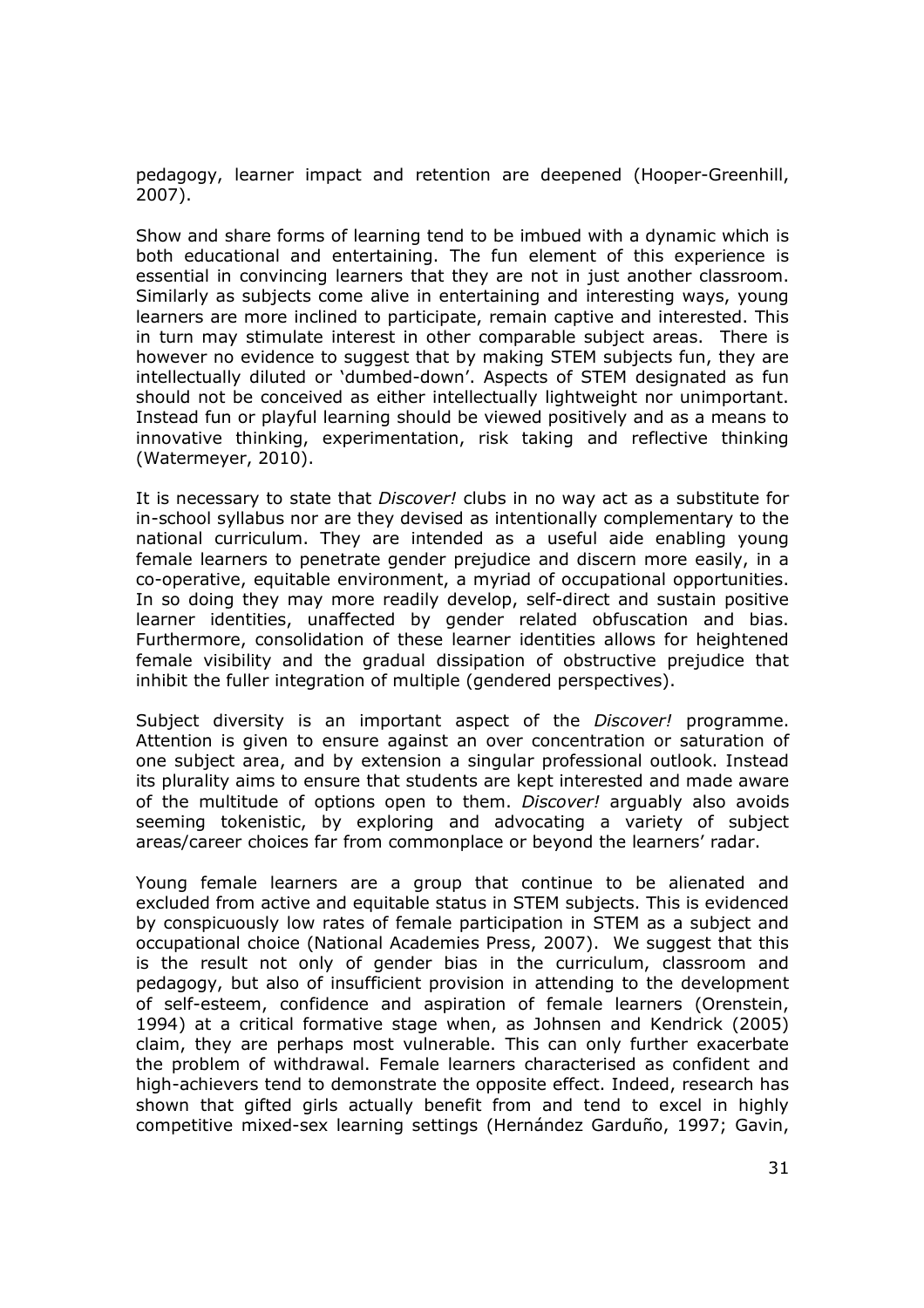1996). These remain, however, very much a minority and tend to be associated with those manifesting high cultural capital and social status.

Inequality of this kind is not an issue exclusive to young female learners. A similar deposition can be made for white working class masculinities and narrowing aspirational trajectories intensified by the enforcement of negative expectations and low levels of esteem (Archer et al., 2001; Lucey and Walkerdine, 2000). Fundamentally the two groups share a similar discourse of disadvantage and exclusion based on a correlation between social typology and restricted future imaginings/realities.

Occupational choices are frequently seen to correspond to a history of academic success or proclivity (van de Werfhorst et al., 2003). They are characterised by a limited awareness of post-16 employment and training opportunities (Foskett and Hemsley-Brown, 1997); demonstrate vague and unrealistic expectations (Howieson and Semple, 1996); and correspond to the same tentative, speculative (self)perceptions of suitability and fit that informed earlier subject choices (Ryrie et al, 1979; Kelly, 1987). Moreover subject choices may, as Salisbury and Riddell (2000: 123) argue be 'overly influenced by the traditional attitudes and unequal opportunity structures of society'. This culminates in what Kelly (1981) refers to as the double-edged process of subject choice whereby, parental, peer, teacher, wider cultural influences and pressure to conform, cause girls to choose 'girl's subjects', thereby curtailing future career choices.

Although many schools support students with career counselling this often tends to occur when time for careful deliberation is sparse and pressure to commit to choices is high. Rash or rushed choices may thus detrimentally affect or close off prospective career pathways. Furthermore the extent to which work-experience<sup>3</sup> actually enriches and positively impacts the learner is largely unexamined (Guile and Griffiths, 2001).

The extent of subject/career guidance may tend to be limited, with few pupils afforded bespoke occupational surgeries where they can be involved in a workshop or begin to visualise subject or occupational futures. Accordingly many pupils' subject and career choices may prove to be accidental, inherited or unintended (van de Werfhorst et al., 2003). Worse still, some subject choices, whose occupational link is obscure, may be discarded without thorough consideration. Without explicit linkage, the learner is extremely limited in visualising the journey from subject to career or unable to project future identity with limited mediating concepts (Engeström et al. 1995). Accordingly occupational aspiration is not only curtailed but mythologized. Such was the sentiment of Dewey (1997) who argued that the object and context of learning should not be separated and that the intimate linkages between learners' cognition and the context of its happening be defended.

Arguably one of the greatest challenges for the schoolteacher is in translating the applicability and utility of curriculum or mediating the relationship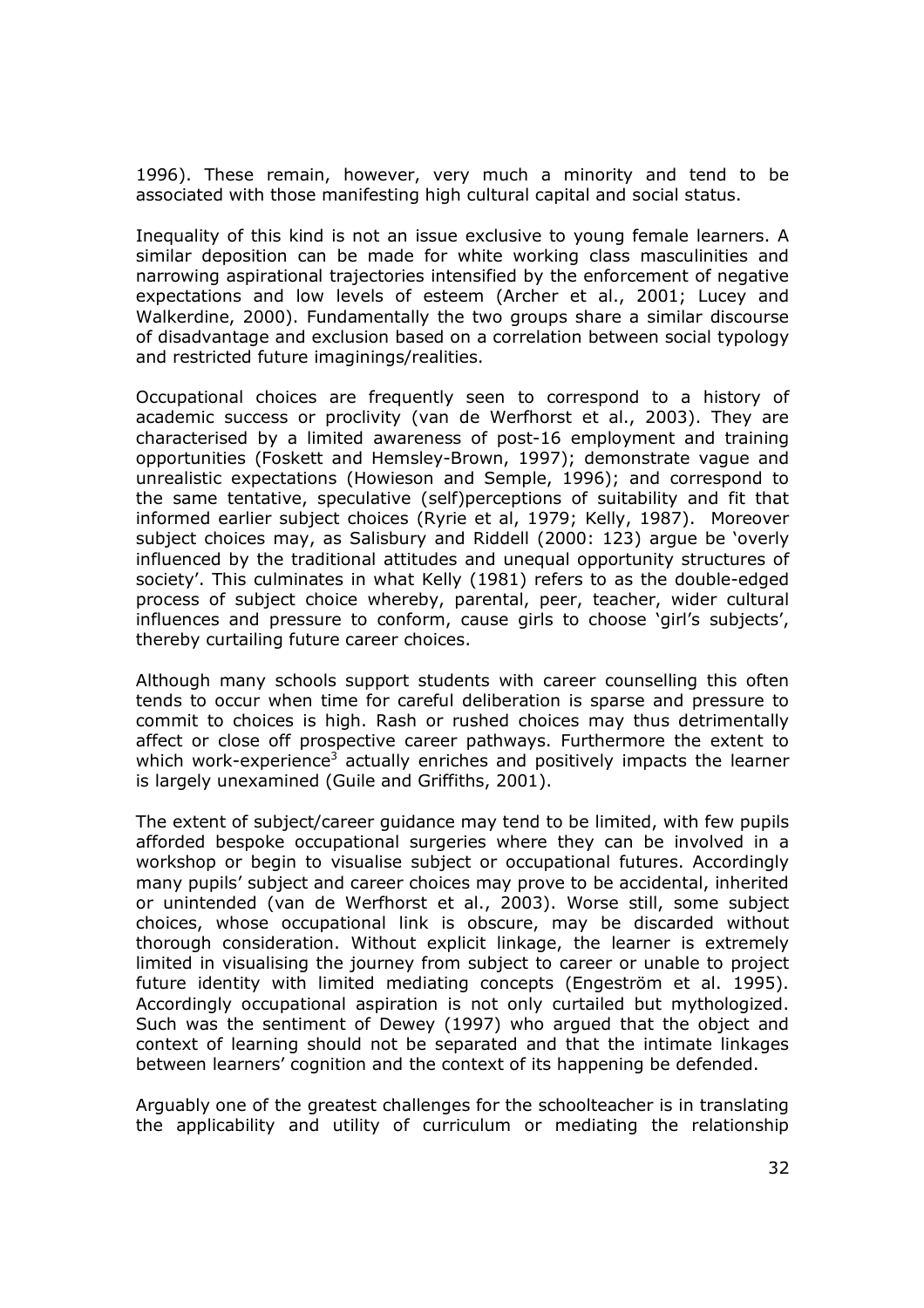between individual, object and mediating artefact (Vygotsky, 1978). In this respect, the teacher also represents a principal agent in regulating the gender order of the classroom (Dixon, 1998). The complaint that certain subjects lack real world merit or relevance, is challenged by informal learning programmes such as *Discover!* which as cumulative knowledge transactions, try to make the crossover clear. Skilful mediation therefore between understanding and knowledge generated in the classroom and the real-world application of such knowledge is absolutely essential not only in situating the individual in the context of her learning (Vygotsky, 1978) but in stimulating and retaining interest in STEM. What Piaget (1979) then refers to as the accommodation and assimilation of knowledge, or intelligent adoption forms the blueprint of *Discover!* as a holistic, informal pedagogy.

## **Emerging themes**

#### *Gender complexity*

When education in Britain first began to diversify and include members of the bourgeoisie, it was arranged predominantly as single-sex schooling (Ivinson and Murphy, 2007). School curriculum appropriated societal definitions of the male and female spheres that positioned men in the public domain, and women in the private domestic domain (Delamont and Duffin, 1978). Despite significant migration of women from the private to public sphere, access and progression remain inhibited by gender differentiation, which reflects the continued pervasiveness and authority of gendered stereotypes that distinguish women's work and men's work. The continued prevalence of these stereotypes in the labour market is all the more confounding, given evidence that sex group differences are for the vast majority of the population insignificant, especially when compared within-group differences (Halpern, 1992). Nevertheless, gendered differentiated curricula and occupations persist and continue to feature as non-exceptional.

In the course of this paper, we argue that there is a complexity attributable to the formation of learner identity and the gendered mediation of learning that advances notional dualisms of girls as passive and boys as aggressive, that may be often attributed. The production of female identity as 'complex and problematic' is a case in point. Walkerdine et al. (2001: 3) argue that the woman is now remade as a 'modern neo-liberal subject of self-invention and transformation who is capable of surviving within the new social, economic and political system'. However, as Arnot and Mac an Ghail (2006) comment this transformative process is only ever available to middle class girls. The complexity therefore of gender dynamics must draw not only on single theories of social reproduction (Bowles and Gintis, 1976) but on theories of class hegemony (Gramsci, 1971), cultural capital (Bourdieu and Passeron, 1990) and educational codes (Bernstein, 1977).

The girls-only aspect of *Discover!* may be conceived as an empowering and emancipatory feature, diminishing the propensity for male learners as a disruption to females learning. In this context learner and parent participants perceived the exclusion of boys to contribute to a learning environment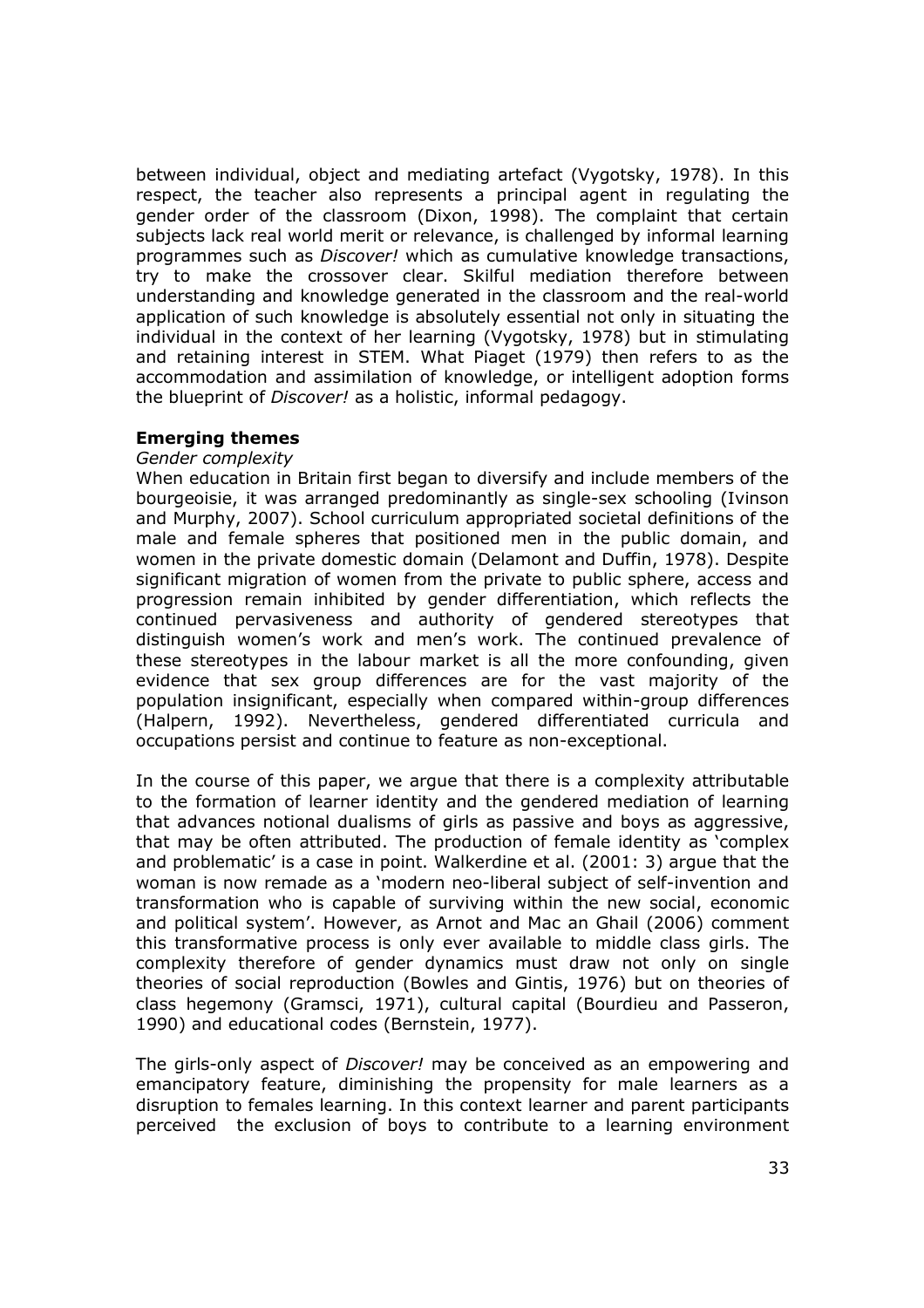characterised by lower levels of 'distraction', 'intimidation', and a 'reluctance to participate' to one with more 'comfortable', 'confident' and 'focused' learners.<sup>4</sup> This complements learner theory that claims that single-sex schooling actually subverts patriarchal relations of domination found in coeducational formats (Sarah et al., 1980). Research conducted by Streitmatter (1999) makes a similar comment, stating that single-sex schooling serves as a type of reparation for girls 'short-changed' in co-educational settings.

Nevertheless one *Discover!* parent commented that gendered exclusivity fostered a learning environment that was devoid of the natural competiveness of the real world. The single sex approach of *Discover!*, however, is not intended to create a gendered vacuum or interactional hiatus, but provide a period of incubation where the confidence and self-trust necessary for young girls to participate in male dominated STEM environments accumulates. It is not unreasonable to suppose that *Discover!* could operate in a format that is gender inclusive. Arguably, this is something that might be tested at a later time, when the benefits of single-sex mentoring could be examined in situations of gender competitive interaction.

#### *Role models*

Research shows that the intervention of school-based or extra mural, samesex role models, impacts beneficially on the educational attainment (Nixon and Robinson, 1999) and subject choice and occupational aspirations (Hanson, 1996) of young female learners. They provide an aspirational end point, a target to which future subjectivity points, and a source for imitation (Haveman and Wolfe, 1995). Occupational role models provide a visible, tangible idea of future imaginings, setting careers in context. They become the logical conclusion of school subject choice and embodiment of occupational success. Such conclusions are often difficult for school children to imagine and negotiate. Role models may provide a means of decreasing the uncertainty that might obscure the potential benefits of education and training (Nixon and Robinson, 1999). Same-sex role models may not only offer a testimonial of achievement and possibility, but also provide a discursive and relational dynamic within which young women are more likely to succeed (Neumark and Gardecki, 1998).

The role model takes largely notional assumptions of occupational choice and transfers them in an applied, concrete sense. In this way, young minds are able to grasp what STEM subjects are beyond the classroom and textbook. Role models are intended to extend young women's imaginary futures (Whyte 1985). The capacity to imagine new futures occurs as a process of identification, which Wenger (1998) defines as personal visions of broad opportunity that include STEM. Situated in context, STEM becomes that much more accessible, tangible indeed, even plausible for female learners. In its use of same-sex role models, *Discover!* seeks a stimulating and inspirational space for personal meaning making and what may seem as realistic projections of future imaginings. It seeks to induce a personal, intimate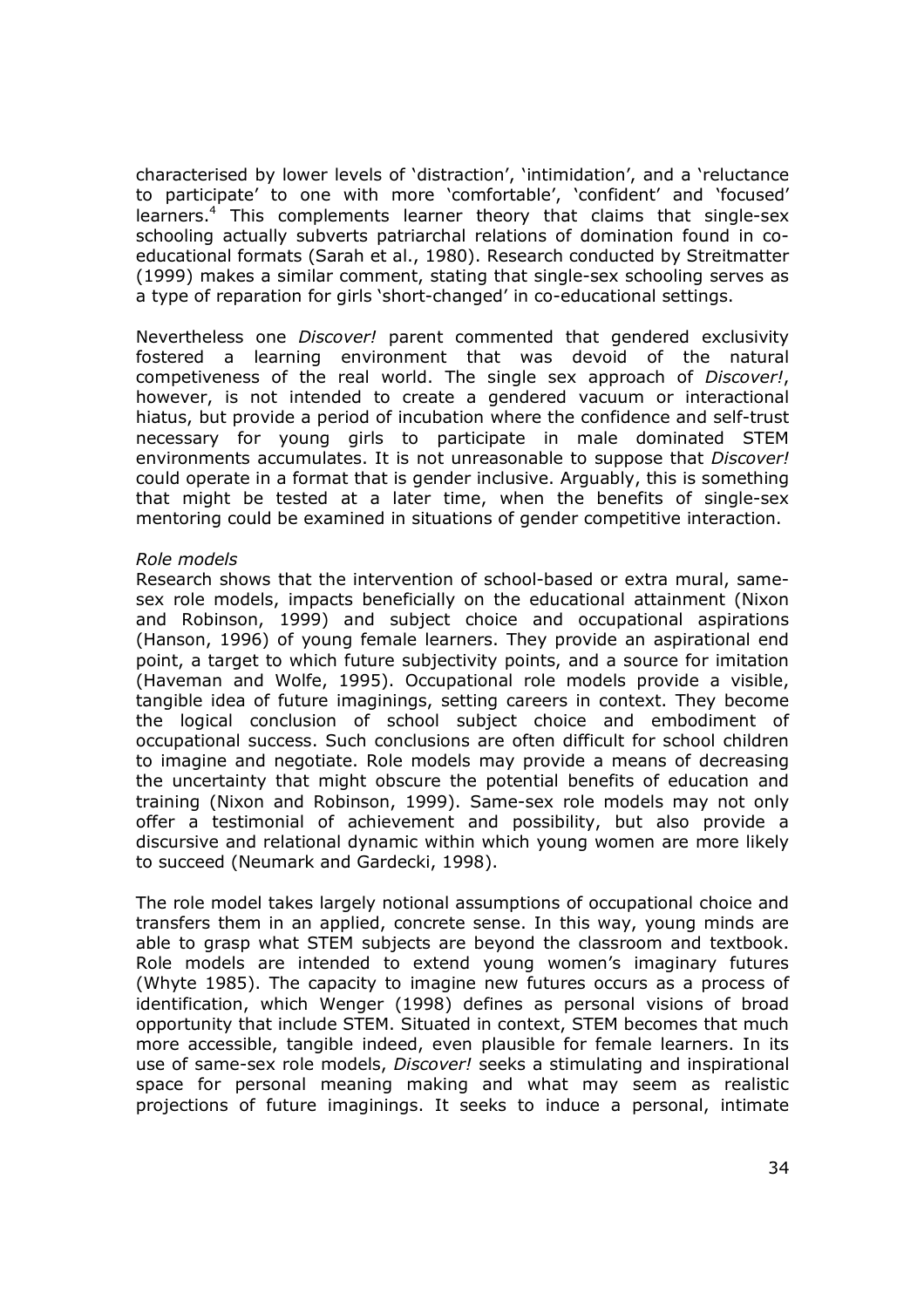expression of self and future self, neither beleaguered, diverted nor enfeebled by hidden curriculum.

The role model may be seen as central to the process of challenging and changing perceptions, reconfiguring attitudes and setting subjects free. Research does however suggest that whilst role models are useful in changing attitudes towards the possibilities of female futures, they rarely alter personal views (Murphy and Whitelegg, 2006). We argue however, that the variability in role model impact may be explained by approaching gender as immanent, fluid and a feature of interaction rather than an individual characteristic (Ivinson and Murphy, 2007). Future qualitative interviewing of *Discover!* session facilitators as role models and ethnographic observation of their interactions with participants, will help determine this extent.

A learner's ability to contest dominant ideology and alter depictions of femininity is the measure by which role models may be said to succeed**.** Skeggs (1991) comments that by contesting dominant institutional gender hierarchies a reframing of identity occurs. Dollimore (1991) meanwhile argues that identities only exist in a symbiotic relationship with what they are not. As such the role model repositions what it is to be female from passive oppressed to active positive. She provides a humanistic dimension to expertise, which allows STEM to be accessed more directly, immediately, and with confidence. Evidently, the selection of the right role model is vital in facilitating the growth of the learner and potential attitudinal changes. Samesex role models are weighted with even greater responsibility as female advocates and liberationists, advancing the possibilities of women to contribute, in parity and without censure, in male-dominated fields.

*Discover!* thus ventures to dismantle forms of patriarchy and misogyny that covertly infuse many common and embryonic attitudes towards STEM. It not only strives to invigorate female interest but to dismantle prejudicial behaviours, and raise awareness that the barriers that might seem to preclude are surpassable. *Discover!* seeks to upend dominant aspects of gender inequality which Foster, Gomm and Hammersley (1996) situate as unequal distribution of classroom resources, inequality of what is valued in the classroom, socialization into inequality, and the effects of differential treatment to self-esteem. The role model as facilitator or stand-in-teacher is integral to the dissolution of these factors and the fostering of a learning zone based on equity and neutrality. This clearly is no small task and not always a realistic possibility. Nevertheless, the role model may be said to be an effective mediator for meaning making and arguably the most explicit evidence for the inclusion of women in non-traditional contexts (Sonnert et al., 2007).

Female role models offer not only the glimmer of occupational possibilities but a beacon, which defies common prejudicial perceptions. They strengthen the argument for greater female inclusion and suggest that women are not only equal participants but pioneers and leaders (Bettinger and Long, 2005).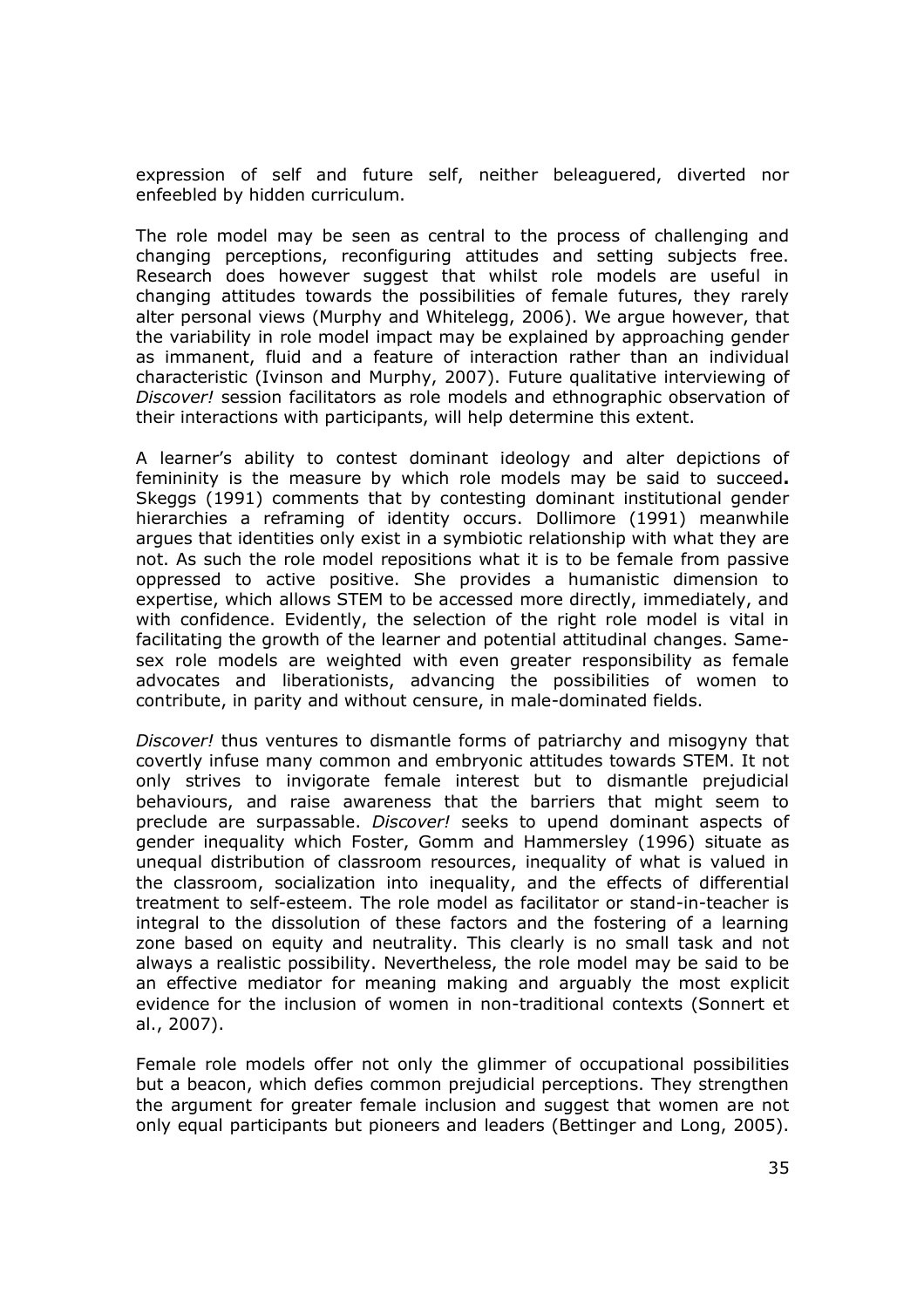Whilst role models advertise the achievements of women in STEM they also disseminate the difficulty of their success (Neumark and Gardecki, 1998). That female role models are a minority, demonstrates there is neither parity nor an automatic entitlement to occupational trajectories unimpeded by gender specification. Indeed the career trajectories of many such role models are seen to be if not peripatetic, cluttered with obstacles. Whilst as role models may promote the virtues of tenacity and determinism, it is not impossible to think that young girls might be dissuaded and revert or acquiesce to more attainable, less arduous and conformist ambitions (Murphy and Whitelegg, 2006). Role models are thus flawed in so much as the conclusion of aspiration, they represent the untenable and out of reach. Concurrently, whilst they attest to the potential of female success in STEM, their celebrity, uniqueness and paucity distinguish them. This raises issues of negative perception with role models presented as aberrations, ill fitting, non-conformist or one-off. In-depth interviewing of *Discover!* presenters will allow us to form a greater understanding of the inherent tensions for the role model and how these are managed.

#### *The Parent as Role Model and Adjunct Learner*

The role and contribution of the parental participant as both a facilitator and receiver in the production of knowledge should not be underestimated. The parental figure as a role model is instrumental in the aspirational development of the child learner (Haveman and Wolfe, 1995). In the case of *Discover!* this is manifest in the basic support and encouragement that parents give their children over the eight-week period of Saturday classes. This reflects not only a positive acceptance of *Discover!*'s educational merit but the level of investment dedicated to the broadening of the child's future prospects. In this respect, sustained parental motivation, enthusiasm and interest within and outwith the home, and the impact of cultural capital, may be said to influence the educational choices and occupational trajectories of young women (Dryler, 1998). Whilst *Discover!* may be seen to break new ground of possibility for young female learners, the consolidation of positive attitudes and enthusiasm for STEM remains largely rooted in the influence of family, school and peers (Salisbury and Riddell, 2000).

Research shows that the parent as role model, particularly as same-sex role model, is a powerful influence upon the types of career goals and aspirations chosen by their children (Jodl et al, 2001). Indeed there is a clear correlation between the types of occupational aspirations and choices made of parents and children of the same sex (Dryler, 1998). The cultural capital of the parent, inherited by the child through a process of gender socialization, frames a fledgling understanding of status, orientation and achievement (Stevens, 1986). The work of Rosenfeld (1978), similarly demonstrates how children imitate the occupational roles of their parents, establishing a clear link between the occupational orientations of parents and children of the same sex**.** In this instance, female learners with mothers in high-status occupations were shown to have a proclivity towards a similar (aspirational) role construction.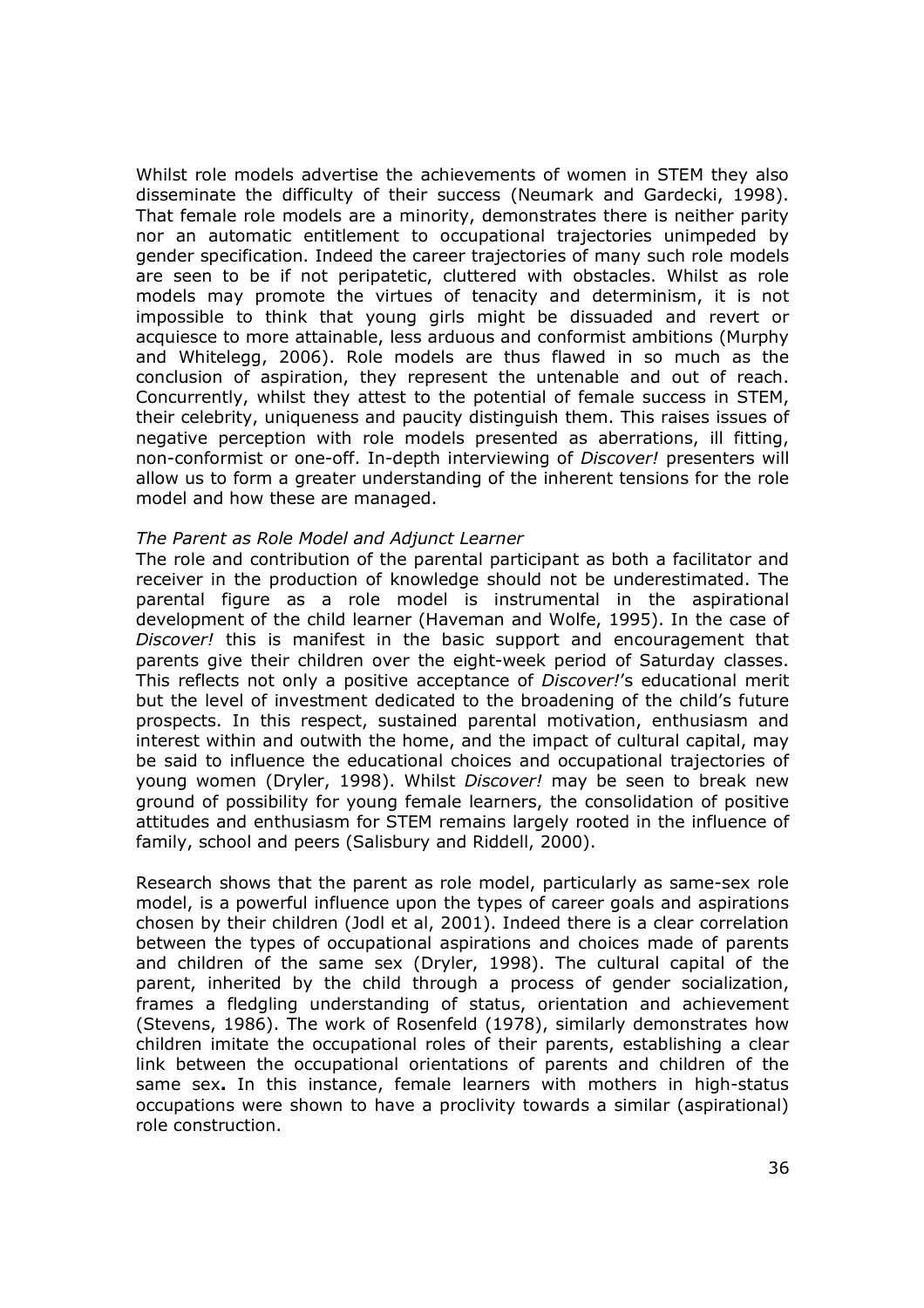The parental participant is also a receiver of new forms of knowledge, albeit indirectly or as an unintended or unexpected project outcome. The byproduct of the child learner's experience is the osmotic accrual of knowledge by the parent. The parental participant becomes a satellite or adjunct learner. In this way, a wider public is engaged and brought into the arena of STEM. As 'piggyback learners', *Discover!* parents may become active participants in their children's knowledge acquisition. *Discover!* in this way, represents the itinerant classroom where knowledge is mobilised, encountered and relayed in diverse settings; permeating multiple cohorts of intentional and unintentional learner. The transmission of knowledge from role model to young learner carries on to the parent, enriching and modifying domestic life. *Discover!* in this sense may offer an important interruption to the sequential pattern and trend of cultural reproduction. The (re)aligning of young learners' attitudinal frameworks to STEM may generate a knowledge fallout infiltrating and adjusting the understandings of their parents. *Discover!* may also play an important role in dispelling preconceptions of gender most especially in reinforcing and reproducing cultural memes that encourage female participation and which parents and teachers find difficult to promote.

#### *Individualism/Agency/Self-Efficacy*

*Discover!*'s aspiration for diverse social membership may engender cohesive learning communities and situate a model of social integration to be reapplied in a broader social context. In building a socially integrated learning environment, *Discover!* may develop soft skills<sup>5</sup> allowing learners to more successfully communicate and interact with a wide and eclectic social mix. Away from the classroom, the single-sex approach of *Discover!* advocates the maturation of social and cognitive competencies in a safe environment. 61% of learner respondents claimed that working in groups had accentuated their key skills; skills, which are increasingly attractive to employers as a mark of excellence.

In developing key skills of intercommunication, team working and problem solving, female learners are provided with a toolkit, benefitting them on return to the classroom and in the long-term context. In some respects this is the beginning, preceding even formal subject choice, of the credentialed citizen. It is perhaps, however, an issue of timeliness that children are made to consider their future careers and make important choices at such an early stage.

Programmes such as *Discover!* do nothing to distil nor interrupt this tendency and if anything are responsible for magnifying the necessity of early intervention in subject and occupational choice. As such *Discover!* is indicative of a contradictory trend whereby learner choice is championed and prioritised yet education is conceived in a singularly and exclusively utilitarian context. The latter 'route-one' thinking may ultimately diminish learner choice by imposing a view of education as a process of cumulative outcomes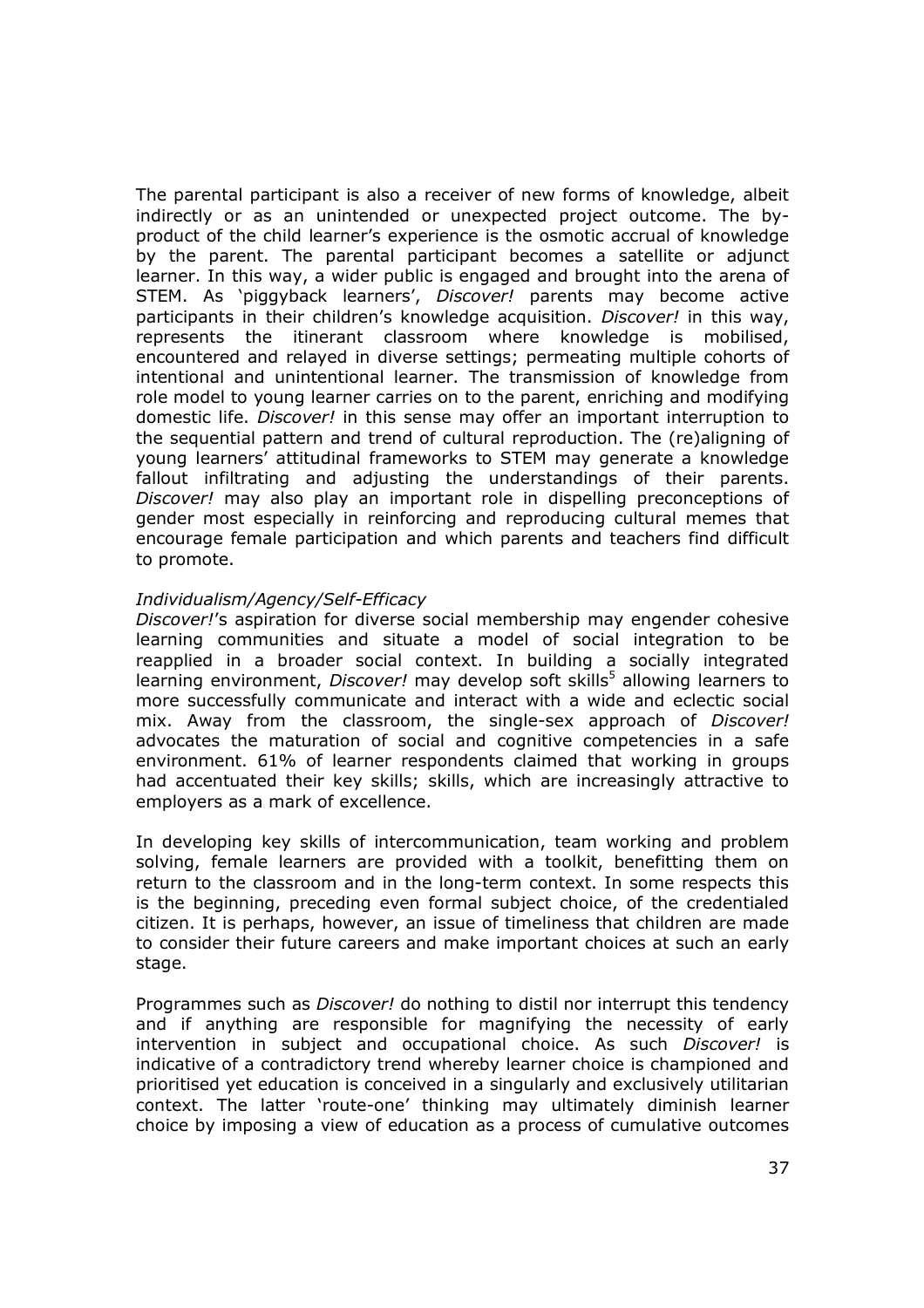or assessments that disavow the learner as anything other than a pursuant of certification. In this instance the threat of self-fulfilling prophecies are not combated but unwittingly maintained. Education thus does not recover from the stringency of stratification, whereby learning is measured in largely artificial and generalist units, where meritocracy is determined more by gender, ethnicity or class than ability, and where creativity serves a neoliberal economic agenda over a more socially and culturally inclined sense of prosperity. In this respect the prospective GCSE candidate emerges as a construction of market forces, of supply and demand. Navigation of these forces we suggest is used to denote the availability of learner choice and the prevalence of agency in determining occupational futures. *Discover!* should be considered therefore as opening avenues of choice, but choices, which are arguably strictly defined and pre-set.

*Discover!* also arguably, though unknowingly, buys into the cult or appearance of individualism, that which defines and makes learners and workers distinct, unique and thus highly marketable and competitive within the labour market. The impact of role models in forming a gender ideology and a sense of self-efficacy features highly and is evidenced by parental participants, theme leaders and invited speakers. The building of self-efficacy or a locus of control is a driving force determining how an individual performs her (unique) learner subjectivity and the measure by which she has sovereignty over future (educational and career) choices. It is argued that those with a positive self-efficacy perceive a greater availability of occupational choice, are more interested in occupational diversity, demonstrate greater levels of application, and achieve greater success in their academic work (Betz and Hackett, 1986; Lent, Brown and Hackett, 1994).

Female agency therefore in the context of STEM is highly problematic. The challenge for *Discover!* is not only in reducing or eliminating occupational prejudice and stereotyping, but in challenging and/or overcoming gendered difference that limits self-efficacy. Evidence suggests that self-efficacy occurs in different areas for women and men (Betz and Hackett, 1983; Hackett, 1985) and though women may describe themselves as equally efficacious, they may nevertheless follow gendered occupational paths and so capitalise on their perceived skills (Bandura et al, 2001). At another level, research observes how female learners are not wholly convinced they can achieve the necessary requirements for traditionally male jobs (Betz and Hackett, 1981). Even where there is parity of educational achievement between men and women, fewer females opt for STEM subjects, claiming disinterest and incongruence with occupational aspirations (Bussey and Bandura, 1999).

Whilst much has been done to achieve educational parity between women and men, certainly in the context of university admissions, women still lag behind in prestige or executive positions with high levels of responsibility and power (Collins et al 1998). A 'glass ceiling' effect continues to dissuade women from participating in male dominated occupational roles, posing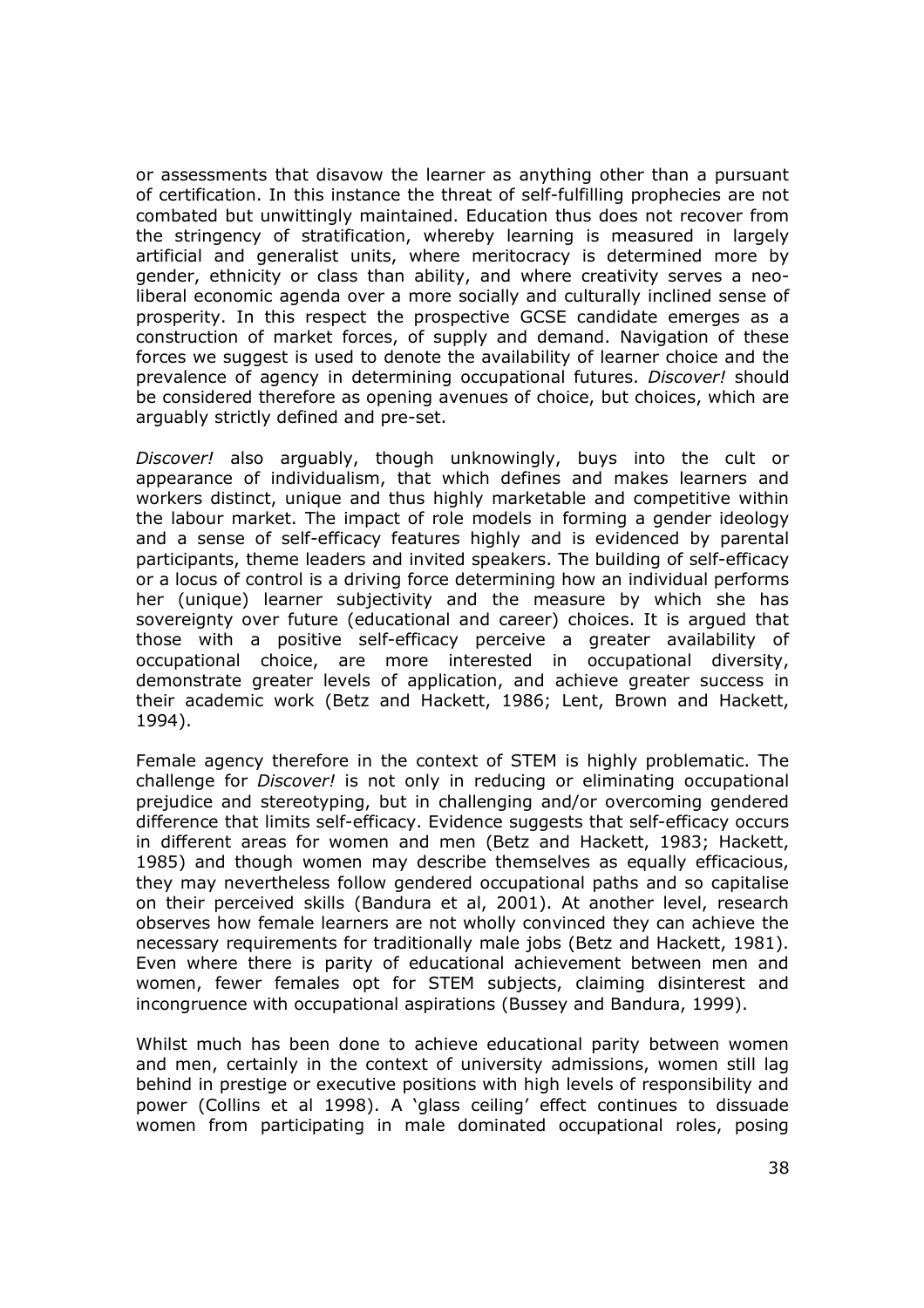questions of self-efficacy and curtailing agency. *Discover!* may be said to reinforce the idea that women are marginalised in STEM areas, and that the paucity of women in senior or executive positions is indicative of the continued male domination of and inherent sexism within Higher Education and the workplace. Yet, in so doing it raises the momentum of debate and activism in correcting gendered disequilibrium.

For women to not only participate but lead in traditional male occupations, a cultural outlook and critical consciousness, that both anticipates and embeds female powers of self-efficacy, confidence and self-knowledge, is necessary. Spaces for the cultivation of positive identities are necessary for the fostering of gender equilibrium in STEM. *Discover!* offers a potential space where women are encouraged, without reservation or consequence, to refute conventional occupational typologies, entertain and realise their occupational aspirations, take faith in their ability and meet their will to achieve. In this micro learning society young girls become active agents responsible for the formation and forecasting of present and future subjectivity, the scoping and strategy of subject and occupational trajectory, and the building of confidence and self-belief.

*Discover!* accordingly seeks to not only broaden the horizon of career opportunities but as an extra mural activity, develop a vital repertoire of social skills necessary for women to compete in a male-dominated environment. This can be construed as either an act that is awkwardly disdainful, or as a tactical strategy that recognises the inherent difficulties for women in STEM and seeks to provide every possible advantage.

## **CONCLUSION**

Myers (2000) argues that by the year 2000 much of the activism of the 1980s that had spearheaded discourse around gender equality and girls' education had been lost. Towards the end of the first decade of the new millennium, encouraging signs are showing that discussion and more importantly activity around gender equality and girls' education is reemergent. *Discover!* is arguably one of these signs.

*Discover!* has the potential to provide a space where female learners may develop as not only participants but pioneers of STEM via an immersion in lived realities**.** Using Kolb's (1984) model of experiential learning, *Discover!* may be conceived as a form of critical pedagogy, which through the positive involvement and prioritising of the student, diversifies the learning experience. In so doing, the student may develop a desocialized thinking, or what Freire (1973) terms a 'critical transitivity' that enlarges the critical consciousness.

The *Discover!* student is given the opportunity to (re)visit the conditions of the learning contract that curtail if not remove academic and occupational choice in STEM. As such, *Discover!* may be said to not only dispute types of knowledge that espouse gendered occupational segregation, but the factors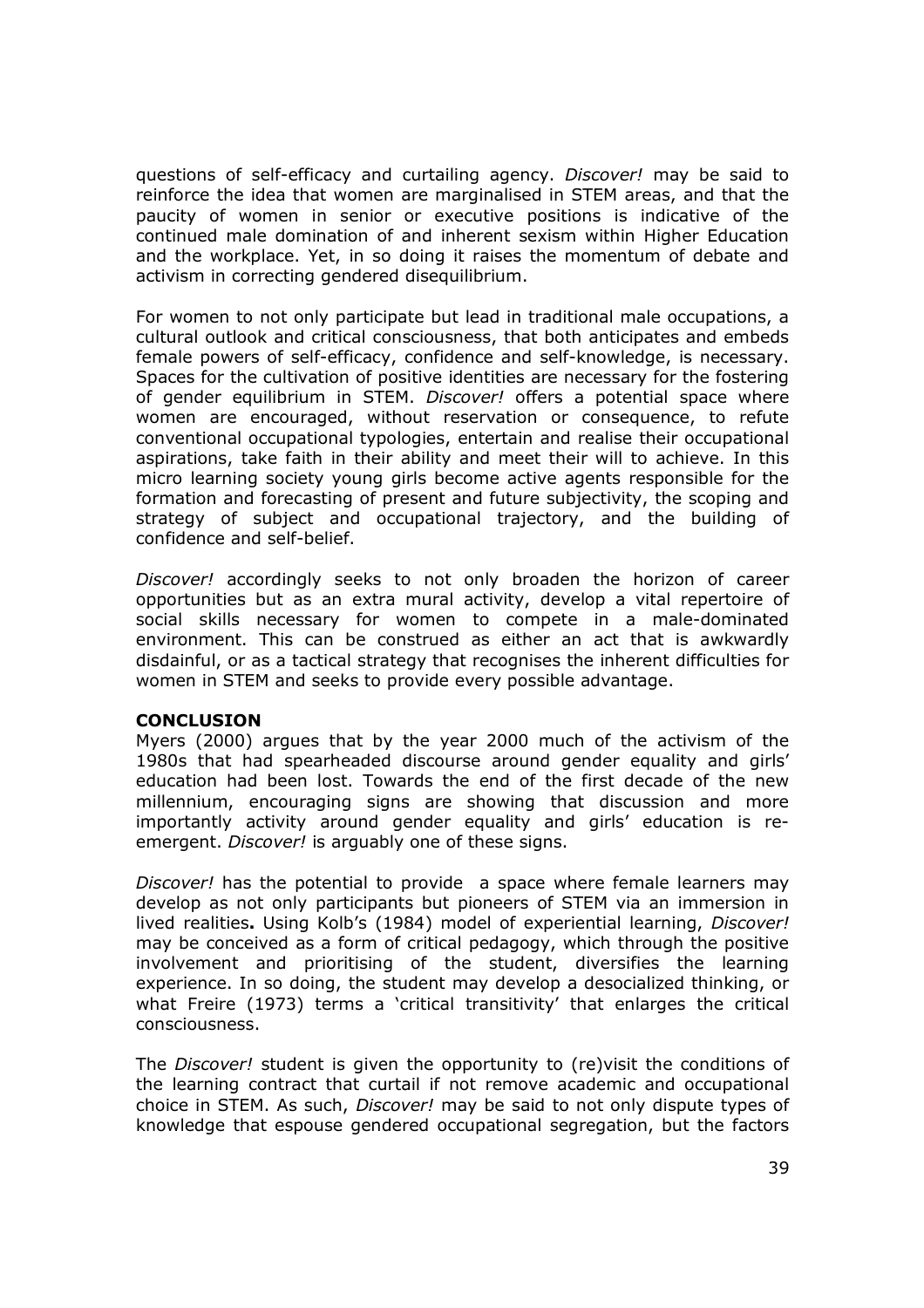that promulgate and reinforce these claims. Consequently, *Discover!* poses questions not only of what is being taught in schools but how it is being taught, and furthermore the rationale that grounds both these.

As a learning experience that empowers the marginalised or silent student, *Discover!* may also enrich teachers' pedagogical repertoires and underline the importance of their contribution in supporting the gender equitable school. Teachers may also benefit from exposure to the *Discover!* model of student learning which necessitates a change in power relations, and the central positioning of the student. There is enormous potential for *Discover!* to not only illuminate STEM, but empower the female learner as an autonomous, flexible and critically reflexive student. Fundamentally however, such learning is not about the accumulation of 'fact' but the ability to negotiate argumentation and deliberation. This is the kind of knowledge acquisition which Shor (1992: 21) terms as 'reflective understanding, not mere memorization'.

Ideas are neither fixed nor immutable but transfer and transmute with experience (Piaget 1979**).** *Discover!* aspires to be a space where ideas once formed may be reformed. It represents the continuum of knowledge, knowledge as a process, and knowledge as uncertain and disputable. As such, *Discover!* not only evinces discourse of uncertainty, imprecision and flux that characterises STEM but the frailty of conventions that perpetuate academic and occupational assignment by gender.

Finally, *Discover!* may not only open STEM to a young female audience, but a wider public. As a process of incidental, or what we have termed as 'piggyback' learning, parents of *Discover!* participants are integrated into the learning experience and may enjoy changed perceptual knowledge. At this stage, *Discover!* demonstrates every potential as a solid foundation from which to engage and encourage broad deliberation, centring on the role of women in STEM and STEM as public.

## **ENDNOTES**

 $1$  The GCSE is an academic qualification, in a specific subject studied for by secondary school children aged 14-16 in England, Wales and Northern Ireland.

 $^2$  In 2008 Women in Science and Engineering (WISE) made a successful bid to the Welsh Assembly Government for funding which has enabled two other schemes to be launched in Swansea and in Gwent. The Swansea programme was based on the Cardiff model and was run with considerable support from Cardiff University and Careers Wales. The six-week programme involved 23 girls in years 9 and 10 from several local schools selected by Careers Wales West. It opened with an 'interactive launch evening' followed by six Saturday morning activity sessions that took place at Swansea University. The Gwent programme was a shorter programme and was run primarily by Careers Wales. Further initiatives are planned. It is hoped that similar programmes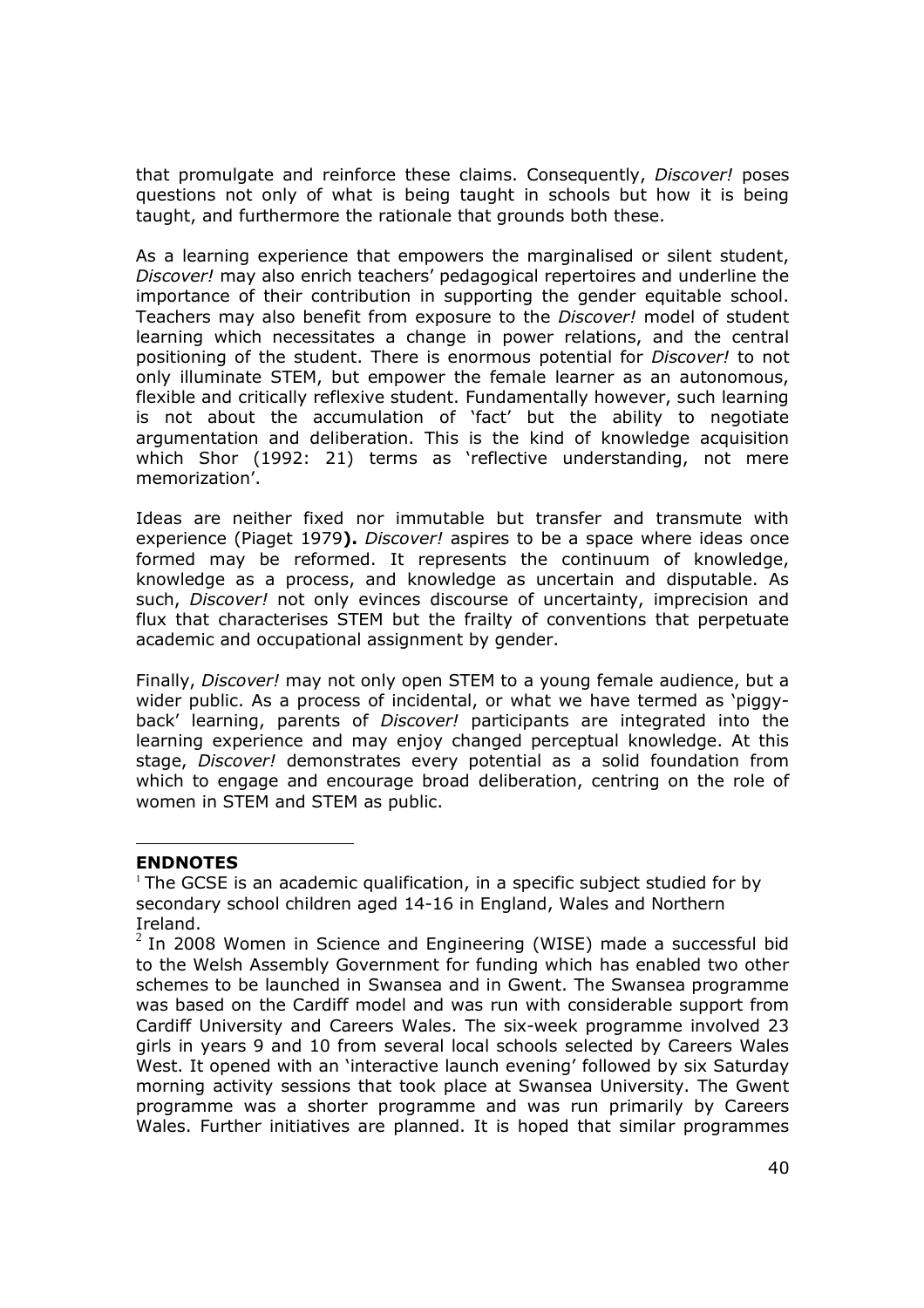will be rolled-out in other regions of Wales with the cooperation of Careers Wales and discussions have already taken place with Careers Wales Mid-Glamorgan & Powys. Funding has already been secured that will enable *Discover!* (Cardiff) to continue and Careers Wales West have indicated that they will be able to contribute to the running costs of the Swansea Club. These initiatives will form the basis of continued observation and analysis in 2010.

 $3$  UK work experience programmes provide children close to choosing their GCSE options (see above) the opportunity to spend time outside of the classroom, learning about a specific job or type of work.

<sup>4</sup> Taken from evaluation questionnaires

<sup>5</sup> 'Soft skills' or 'personal skills' are personal attributes such as common sense or integrity or interpersonal abilities such as communication or leadership

#### **REFERENCES**

Archer, L., Pratt, S. & Phillips, D. (2001) Working Class Men's Constructions of Masculinity and Negotiations of (Non) Participation in Higher Education. *Gender and Education* 13, 4, pp. 431-499

Arnot**,** M. & Mac an Ghaill, M (eds) (2006) *Gender and Education Reader*. London: Routledge

Bandura, A. Barbaranelli, C., Vittorio, C. G., & Pastorelli, C. Self-efficacy beliefs as shapers of children's aspirations and career trajectories. *Child Development*. 72, 1 Bernstein, B. (1977) *Class, Codes and Control Vol. 3*. London: Routledge & Kegan Paul

Bernstein, B. (1977) Class, Codes and Control Vol 3. London: Routledge & Kegan Paul

Bettinger, E. P. & Long, B. T. (2005) Do Faculty Serve as Role-Models? The Impact of Instructor Gender on Female Students. *American Economic Review* 95, 2, pp. 152-157

Betz, N. E., & Hackett, G. (1981) The Relationship of Career-Related Self-Efficacy Expectation to Perceived Career Options in College Women and Men. *Journal of Counseling Psychology* 28, pp. 399-410

Betz, N. E., & Hackett, G. (1983) *The Relationship of Mathematics Self-Efficacy* Expectations to the Selection of Science-Based College Majors. *Journal of Vocational Behavior*, 23, pp. 329-345

Betz, N. E., & Hackett, G. (1986) Applications of Self-efficacy Theory to Career Development. *Journal of Social and Clinical Psychology*, *4*, 279-289

Borzak, L. (1981) (ed) *Field Study: A Source Book for Experiential Learning*. Beverly Hills; Sage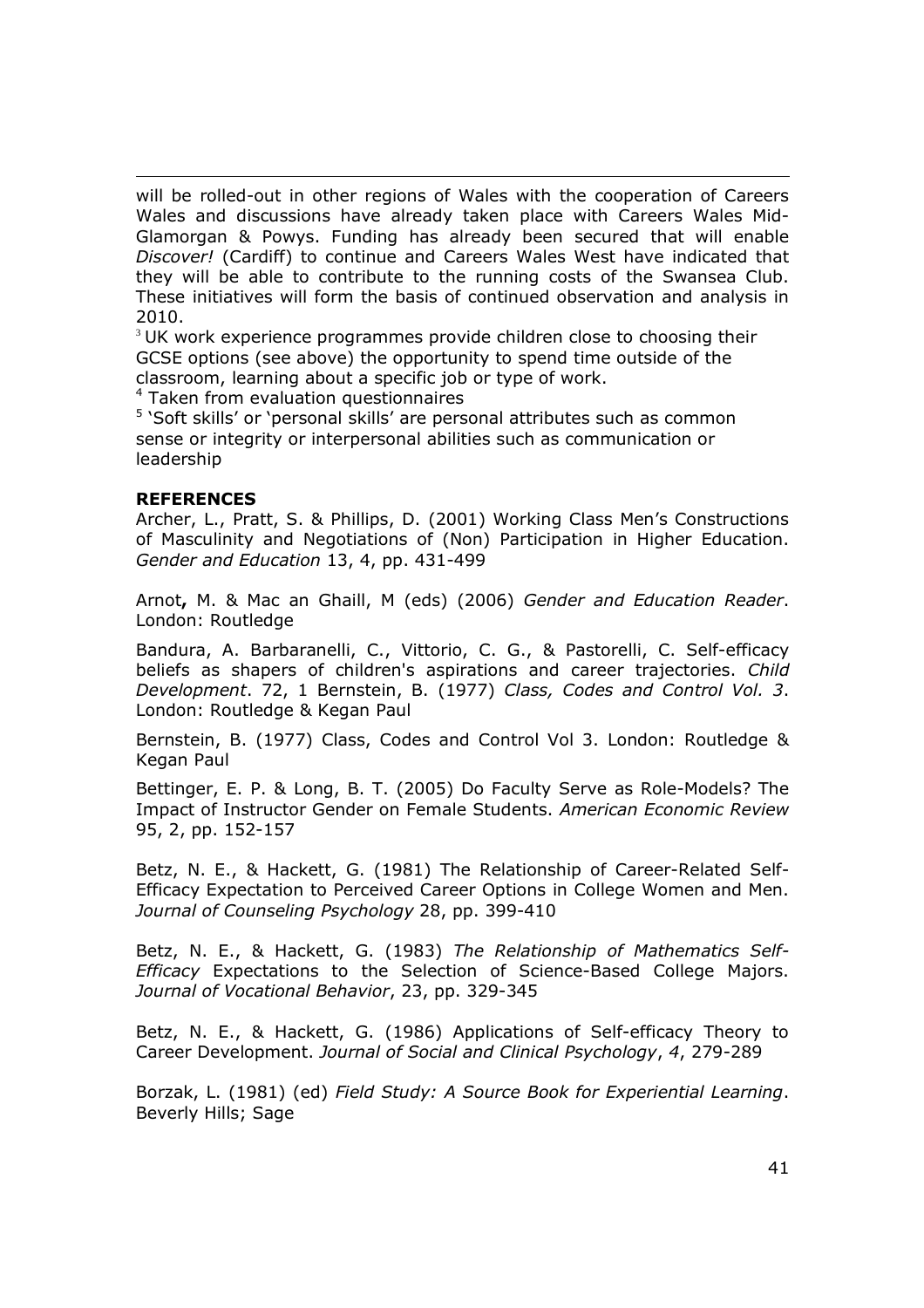Bourdieu, P. & Passeron, J. C. (1990) *Reproduction in Education, Society and Culture*. London: Sage

Bowles, S. & Gintis, H. (1976) *Schooling in Capitalist America*. London: Routledge

Burke, R. J., & Mattis, M. C. (2007) *Women and Minorities in Science, Technology, Engineering and Maths: Upping the Numbers*. Gloucester: Edward Elga

Bussey, K. & Bandura, A. (1999) Social Cognitive Theory of Gender Development and Differentiation. *Psychological Review* 106, 4, pp.676-703 Bystydzienski, J. M. & Bird, S. R. (eds) (2006) *Removing Barriers: Women in Academic Science, Technology, Engineering and Mathematics*. IN: Indiana University Press

Collins, A.B., Parrish, B.K. & Collins, D.L (1998). Gender and the Tenure Track: Some Survey Evidence. *Issues in Accounting Education* 13 (2), 277- 299

Delamont, S. & Duffin, L. eds. (1978) The Nineteenth Century Woman: Her Cultural and Physical World. London: Croon Helm

Delamont, S. (1990) Sex Roles and the School. London: Routledge

Dewey, J. (1997/1963) [1938] *Experience and Education*. New York: Touchstone

Dixon, J. A. & Foster, D. H. (1998) Gender, Backchanneling and Social context. *Journal of Social Psychology* 138, pp. 134-136

Dollimore, J. (1991) *Sexual Dissidence: Augustine to Wilde, Freud to Foucault*. Oxford: Oxford University Press

Dryler, H. (1998) Parental Role-Models, Gender and Educational Choice. *British Journal of Sociology* 49, 3, pp. 375-398

Engeström, Y., Engeström, R. & Kärkkäinen, M. (1995) Polycontextuality and boundary crossing in expert cognition: Learning and problem solving in complex work activities. *Learning and Instruction: An International Journal,* 5, 319-336

Foskett, N. & Hensley-Brown, J. (1997) *Choosing Futures: Young People's Decision Making in Education, Training and Careers Markets*. London: RoutledgeFalmer

Foster, P., Gomm, R. & Hammersley, M. (1996) *Constructing Educational Research: An Assessment of Research on School Processes*. London: Falmer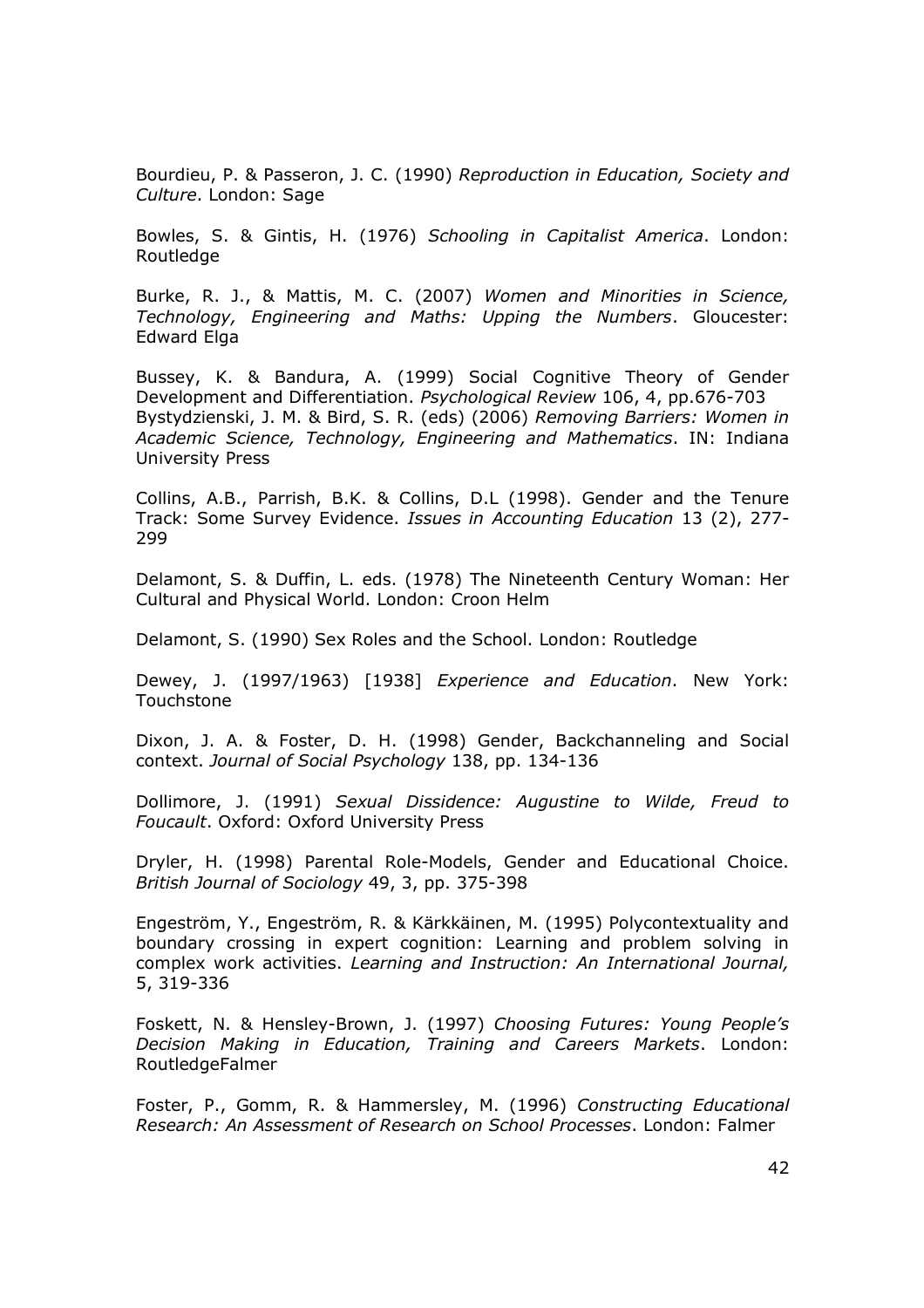Freire, P. (1970) *Pedagogy of the Oppressed.* New York: Herder and Herder

Freire, P. (1973) *Education for Critical Consciousness*. New York: Continuum

Foucault, M. (1974) *The Archaeology of Knowledge*. London: Tavistock

Gavin*,* M. K. (*1996*) The Development of Math Talent: Influences on Students at a Women's College. *Journal of Secondary* Gifted *Education*, 7, pp. 476– 485

Gramsci, Antonio (1971). *Selections from the Prison Notebooks*. New York: International Publishers

Guile, D. & Griffiths, T. (2001) Learning Through Work Experience. *Journal of Education and Work* 14, 1, pp.113-131

Hackett, G. (1985) The Role of Mathematics Self-Efficacy in the Choice of Math-Related Majors of College Women and Men: A path model. *Journal of Counseling Psychology* 32, pp. 47-56

Halpern, D.F. (1992) Sex Differences in Cognitive Abilities ( $2^{nd}$  ed). Hillsdale NJ: Erlbaum

Halpern, R. (1999) After-School Programs for Low-Income Children: Promise and Challenges *The Future of Children: When School is Out* 9, 2 http://www.futureofchildren.org/futureofchildren/publications/docs/09\_02\_0 7.pdf

Hanson, S. L. (1996) *Lost talent: Women in the Sciences.* PA: Temple University Press

Haveman, R. & Wolfe, B. (1995) The Determinants of Children's Attainments: A Review of Methods and Findings. *Journal of Economic Literature* 32, pp. 1829-78

Hernández Garduño, E. L.(1997). *Effects of Teaching Problem Solving through Cooperative Learning Methods on Student Mathematics Achievement, Attitudes Toward Mathematics, Mathematics Self-Efficacy, and Metacognition*. Unpublished doctoral dissertation, University of Connecticut, **Storrs** 

Hooper-Greenhill, E. (2007) *Museums and Education: Purpose, Pedagogy, Performance*. London: Routledge

Howieson, C. & Semple, S. (1996) *Guidance in Secondary Schools*: A Report to the Scottish Office Education and Industry Department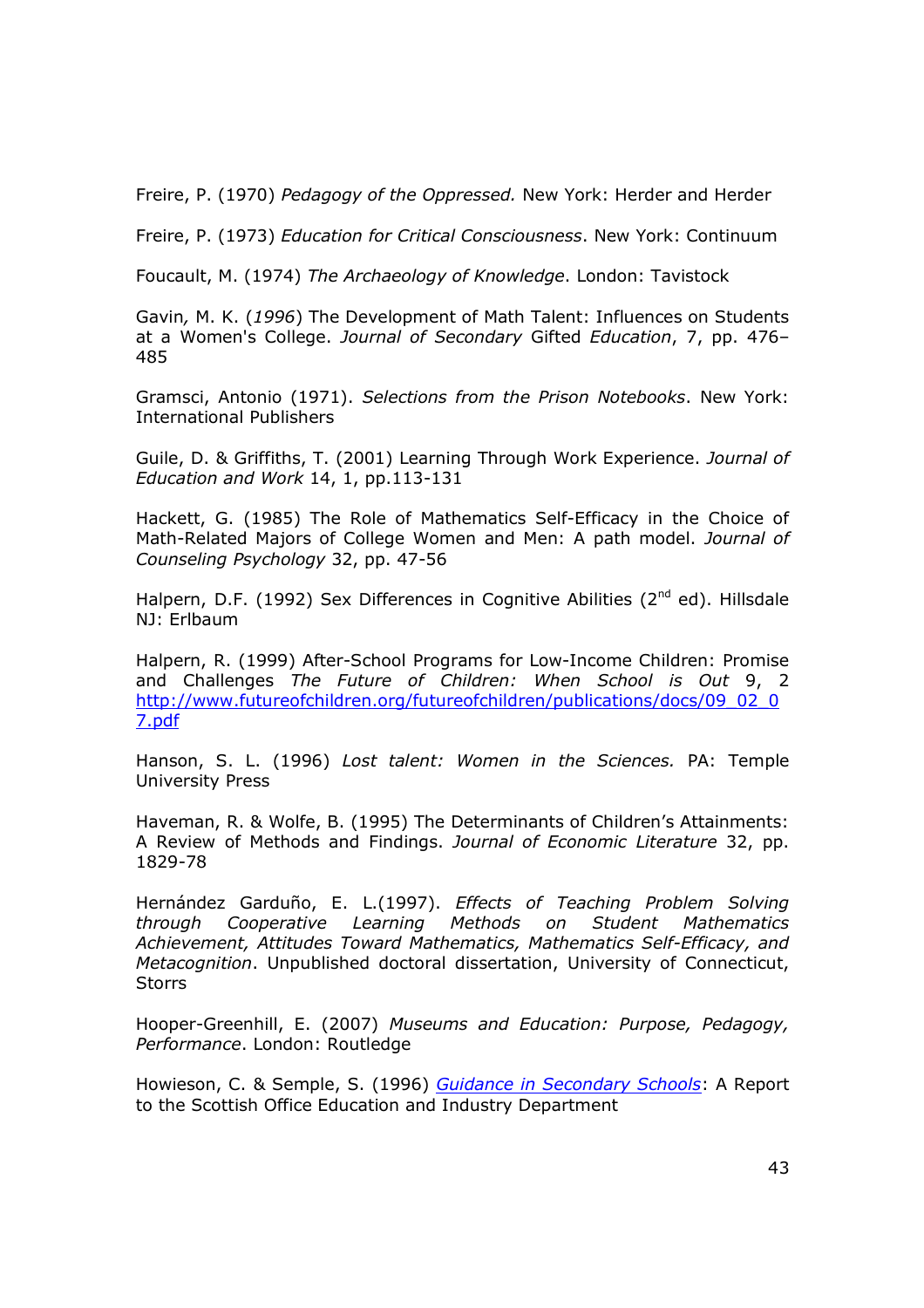Ivinson, G. & Murphy, P. (2007) *Rethinking Single-Sex Teaching: Gender, Subject Knowledge and Learning*. Buckingham: McGrawhill, Open University Press

Jodl, K. M., Michael, A., Malanchuk, O., Eccles, J. S. & Sameroff, A. (2001) Parents' Roles in Shaping Early Adolescents' Occupational Aspirations. *Child Development* 72, 4, pp. 1247-65

Johnsen, K. & Kendrick, J. (2005) *Teaching and Counseling Gifted Girls*. TX: Prufrock Press

Jones, M. G., & Wheatley, J. (1990) Gender differences in teacher-student interactions in science classrooms. *Journal of Research in Science Teaching* 27, 861-874

Kelly, A. (1987) *Science for Girls?* Milton Keynes: Open University Press

Kolb, D. A. (1981) Learning styles and disciplinary differences in A. W. Chickering (ed.) *The Modern American College*, San Francisco: Jossey-Bass

Kolb*,* D. A. (*1984*) *Experiential Learning: Experience as the Source of Learning and Development*. NJ: Prentice-Hall

Lave, J. & Wenger, E. (1991) *Situated Learning: Legitimate Peripheral Participation*. Cambridge: Cambridge University Press

Lent, R. W., Brown, S. D., & Hackett, G. (1994) Toward a Unifying Social Cognitive Theory of Career and Academic Interest, Choice, and Performance. *Journal of Vocational Behavior* 45, pp. 79-122

Lucey, H. & Walkerdine, V. (2000) Boy's Underachievement: Social Class and Changing Masculinites in Theodore Cox (2000) *Combating Educational Disadvantage: Meeting the Needs of Vulnerable Children*. London: Falmer Lee, V. E., & Marks, H. M. (1992) Who goes where? Choice of single-sex and coeducational independent secondary schools. *Sociology of Education, 65*(3), 226-253

Myers, K. (2000) *Whatever Happened to Equal Opportunities in Schools? Gender Equality Initiatives in Education*. Buckingham: Open University Press

Murphy, P. & Whitelegg, E. (2006) Girls and Physics: Continued Barriers to 'Belonging'. *The Curriculum Journal* 17, 3, pp. 281-305

National Academies Press (2007) *Beyond Bias and Barriers: Fulfilling the Potential of Women in Academic Science and Engineering*. Washington DC: National Academy of Sciences, National Academy of Engineering, Institute of Medicine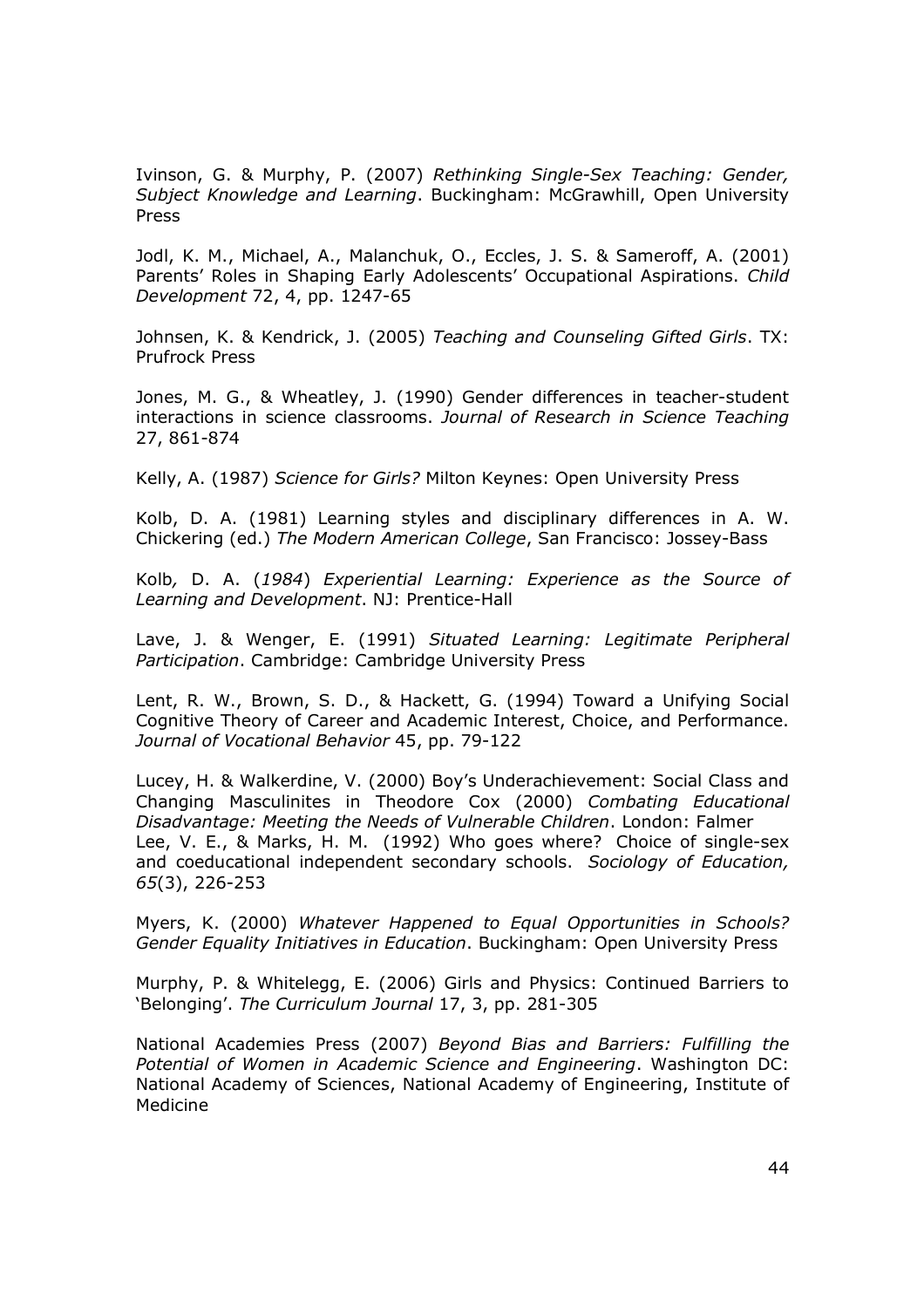Neumark, D., & Gardecki, R. (1998) Women Helping Women? Role-Model and Mentoring Effects on Female Ph.D. Students in Economics. *Journal of Human Resources* 33,1, pp: 220-246.

Nixon, L. A., & Robinson, M. (1999) The Educational Attainment of Young Women: Role Model Effects of Female High School Faculty. Demography 36, 2, pp. 185-194

Orenstein, P. (1994). School girls: Young women, self-esteem, and the confidence gap. New York: Doubleday

Piaget, J. (1979) *Behaviour and Evolution*. London: Routledge and Kegan

Riddell, P. (1992) *Gender and the Politics of the Curriculum*. New York: Routledge

Rosenfeld, R. A. (1978) Women's Intergenerational Occupational Mobility. *American Sociological Review* 43, 1, pp. 36 – 46

Ryrie, A., Furst, A. & Lauder, M. (1979) *Choices and Chances: A Study of Pupils' Subject Choices and Future Career Intentions*. London: Hodder and Stoughton for the Scottish Council for Research in Education

Salisbury, J. and Riddell, S. (2000*) Gender, Policy and Educational Change: Shifting Agendas in the UK and Europe*. London: Routledge

Sarah, E., Scott, M., & Spender, D. (1980) The Education of Feminists: The Case for Single-Sex Schools. In D. Spender & E. Sarah (Eds.), *Learning to Lose: Sexism and Education.* London: The Women's Press

Shepardson, D.P. & Pizzini, E.L. (1992) A comparison of the classroom dynamics of problem solving and traditional laboratory model of instruction using path analysis. *Journal of Research in Science Teaching* 29, 3, pp. 243- 258

Shor, I. & Freire, P. (1987) *A Pedagogy for Liberation: Dialogues on Transforming Education*. MA Mass: Bergin & Garvey Publishers

Silberman, C. (1970) *Crisis in the Classroom*. New York: Random House

Skeggs, B. (1991) Challenging Masculinity and Using Sexuality. *British Journal of Sociology of Education*. 12, 2, pp. 127-141

Sonnert, G., Frank Fox, M., & Adkins, K. (2007) Undergraduate Women in Science and Engineering: Effects of Faculty, Fields and Institutions Over Time. *Social Science Quarterly* 88, 5